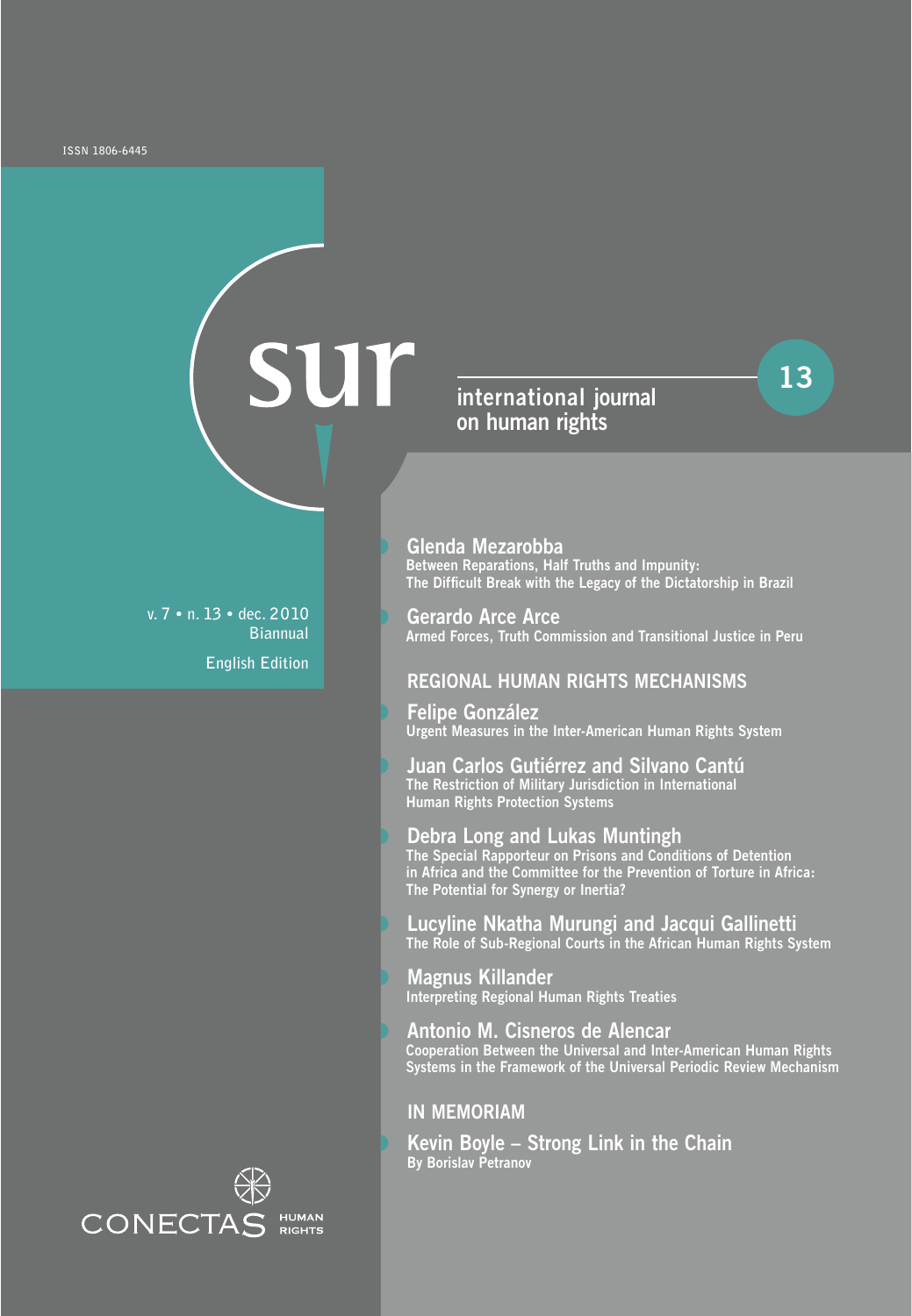#### **EDITORIAL BOARD**

**Christof Heyns University of Pretoria (South Africa) Emilio García Méndez University of Buenos Aires (Argentina) Fifi Benaboud North-South Centre of the Council of** 

**Europe (Portugal)**

**Fiona Macaulay Bradford University (United Kingdom) Flavia Piovesan Pontifical Catholic University of São Paulo (Brazil)**

**J. Paul Martin Columbia University (United States) Kwame Karikari University of Ghana (Ghana)**

**Mustapha Kamel Al-Sayyed Cairo University (Egypt) Richard Pierre Claude University of Maryland (United States)**

**Roberto Garretón Former-UN Officer of the High Commissioner for Human Rights (Chile) Upendra Baxi University of Warwick (United Kingdom)**

**EDITORS**

**Pedro Paulo Poppovic Oscar Vilhena Vieira**

**EXECUTIVE BOARD Albertina de Oliveira Costa Flavia Scabin Juana Kweitel Glenda Mezarobba**

> **EDITING Renato Barreto** Tania Rodrigues

**Thiago Amparo**

#### **REVISION OF TRANSLATIONS**

Carolina Fairstein (Spanish) Marcela Vieira (Portuguese) **Paola Limon (English)**

> **GRAPHIC DESIGN Oz Design**

> > **ART EDITING Alex Furini**

**CIRCULATION Renato Barreto**

**PRINTING Prol Editora Gráfica Ltda.**

#### **ADVISORY BOARD**

**Alejandro M. Garro Columbia University (United States)**

**Bernardo Sorj Federal University of Rio de Janeiro / Edelstein Center (Brazil)**

**Bertrand Badie Sciences-Po (France)**

**Cosmas Gitta UNDP (United States)**

**Daniel Mato Central University of Venezuela (Venezuela)**

**Daniela Ikawa Public Interest Law Institute (United States)**

**Ellen Chapnick Columbia University (United States)**

**Ernesto Garzon Valdes University of Mainz (Germany)**

**Fateh Azzam Regional Representative, Office of the High Commissioner for Human Rights (Lebanon)**

**Guy Haarscher Université Libre de Bruxelles (Belgium)**

**Jeremy Sarkin University of the Western Cape (South Africa) João Batista Costa Saraiva Regional Jurisdiction for Children and Adolescents of Santo Ângelo/RS (Brazil)**

**José Reinaldo de Lima Lopes University of São Paulo (Brazil)**

**Juan Amaya Castro University for Peace (Costa Rica)**

**Lucia Dammert FLACSO (Chile)**

**Luigi Ferrajoli University of Rome (Italy)**

**Luiz Eduardo Wanderley Pontifical Catholic University of São Paulo (Brazil)**

**Malak El Chichini Poppovic Conectas Human Rights (Brazil) Maria Filomena Gregori University of Campinas (Brazil)**

**Maria Hermínia Tavares Almeida University of São Paulo (Brazil)**

**Miguel Cillero University Diego Portales (Chile) Mudar Kassis Birzeit University (Palestine)**

**Paul Chevigny New York University (United States)**

**Philip Alston New York University (United States)**

**Roberto Cuéllar M. Inter-American Institute of Human Rights (Costa Rica)**

**Roger Raupp Rios Federal University of Rio Grande do Sul (Brazil)**

**Shepard Forman New York University (United States)**

**Victor Abramovich University of Buenos Aires (UBA)**

**Victor Topanou National University of Benin (Benin)**

**Vinodh Jaichand Irish Centre for Human Rights, National University of Ireland (Ireland)**

**SUR - International Journal On Human Rights is a biannual journal published in English, Portuguese and Spanish by Conectas Human Rights. It is available on the Internet at <http://www.surjournal.org>**

**SUR is covered by the following abstracting and indexing services: IBSS (International Bibliography of the Social Sciences); DOAJ (Directory of Open Access Journals); Scielo and SSRN (Social Science Research Network). In addition, SUR is also available at the following commercial databases: EBSCO and HEINonline. SUR has been rated A1 and B1, in Colombia and in Brazil (Qualis), respectively.**

SUR. Revista Internacional de Direitos Humanos / Sur – Rede Universitária de Direitos Humanos – v.1, n.1, jan.2004 – São Paulo, 2004 - .

Semestral

ISSN 1806-6445

Edições em Inglês, Português e Espanhol.

1. Direitos Humanos 2. ONU I. Rede Universitária de Direitos Humanos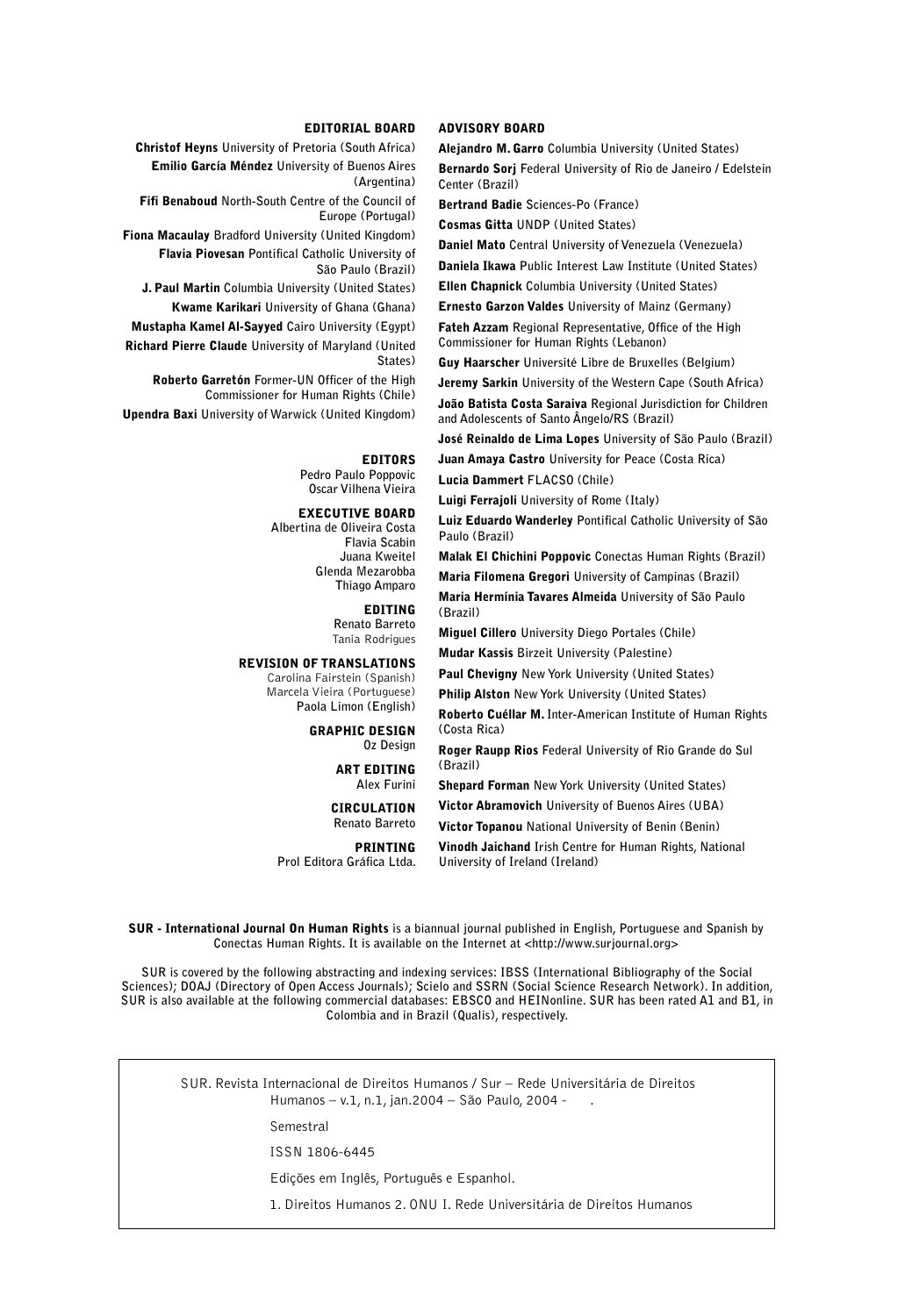### CONTENTS

| GLENDA MEZAROBBA                                 | Between Reparations, Half Truths and Impunity:<br>The Difficult Break with the Legacy of the Dictatorship in Brazil                                                                  |  |  |  |  |  |
|--------------------------------------------------|--------------------------------------------------------------------------------------------------------------------------------------------------------------------------------------|--|--|--|--|--|
| <b>GERARDO ARCE ARCE</b>                         | 27<br>Armed Forces, Truth Commission and Transitional<br>Justice in Peru                                                                                                             |  |  |  |  |  |
| <b>REGIONAL HUMAN RIGHTS MECHANISMS</b>          |                                                                                                                                                                                      |  |  |  |  |  |
| FELIPE GONZÁLEZ                                  | 51<br>Urgent Measures in the Inter-American Human<br>Rights System                                                                                                                   |  |  |  |  |  |
| JUAN CARLOS GUTIÉRREZ<br>AND SILVANO CANTÚ       | 75<br>The Restriction of Military Jurisdiction in International<br>Human Rights Protection Systems                                                                                   |  |  |  |  |  |
| DEBRA LONG AND LUKAS<br>MUNTINGH                 | 99<br>The Special Rapporteur on Prisons and Conditions of<br>Detention in Africa and the Committee for the Prevention<br>of Torture in Africa: The Potential for Synergy or Inertia? |  |  |  |  |  |
| LUCYLINE NKATHA MURUNGI<br>AND JACQUI GALLINETTI | 119<br>The Role of Sub-Regional Courts in the African<br>Human Rights System                                                                                                         |  |  |  |  |  |
| MAGNUS KILLANDER                                 | 145<br>Interpreting Regional Human Rights Treaties                                                                                                                                   |  |  |  |  |  |
| ANTONIO M. CISNEROS<br>DE ALENCAR                | 171<br>Cooperation Between the Universal and Inter-American<br>Human Rights Systems in the Framework of the Universal<br>Periodic Review Mechanism                                   |  |  |  |  |  |
|                                                  | <b>IN MEMORIAM</b>                                                                                                                                                                   |  |  |  |  |  |
| <b>BORISLAV PETRANOV</b>                         | 184<br>Kevin Boyle – Strong Link in the Chain                                                                                                                                        |  |  |  |  |  |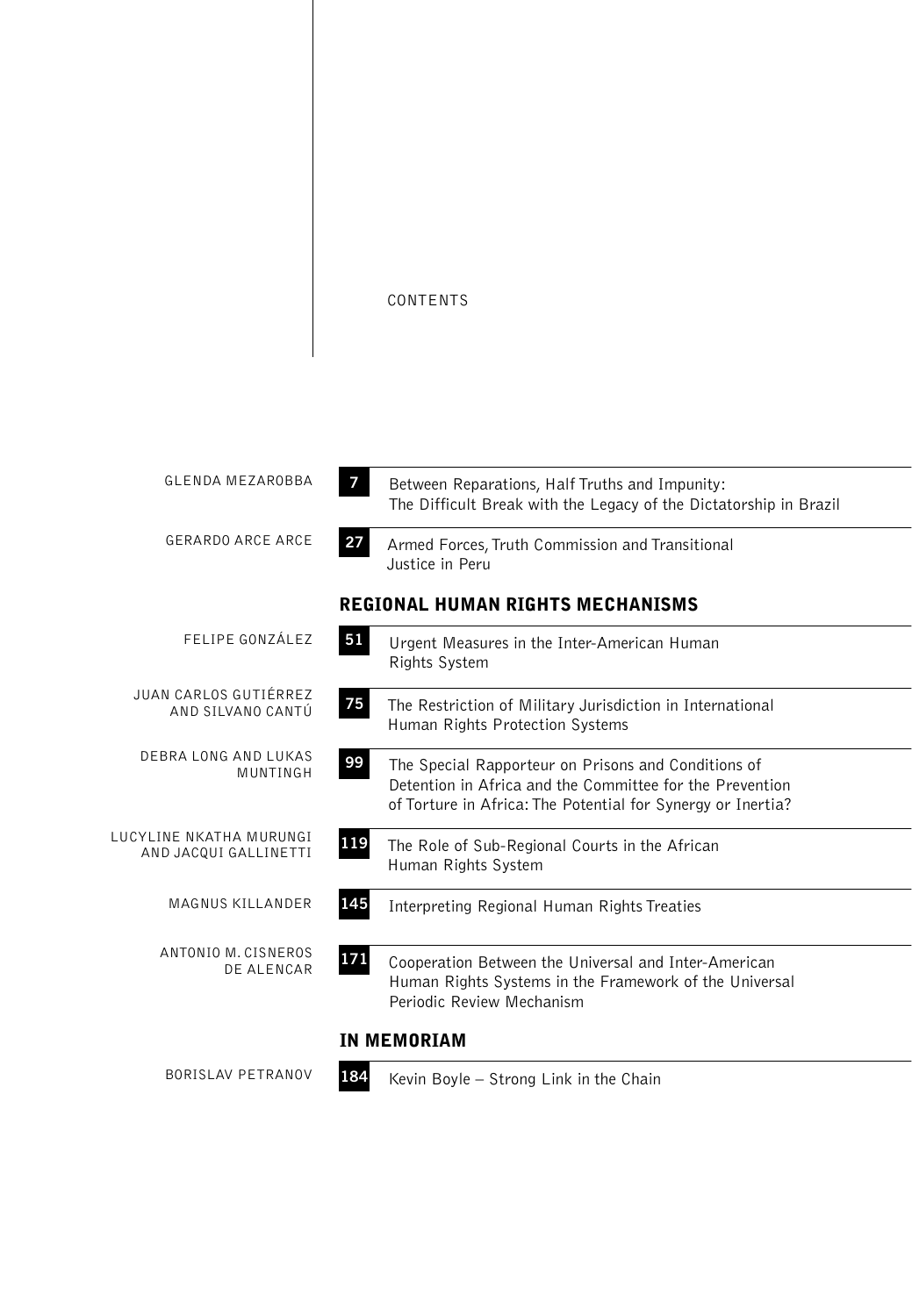# **PRESENTATION**

■ ■ ■

We are very pleased to present the  $13<sup>th</sup>$ issue of Sur Journal, which addresses the subject of regional human rights protection mechanisms. The purpose of this issue is to examine the development of these regional systems, their drawbacks and potentials, and to discuss the possibility of cooperation and integration between them and the international human rights system. The journal's first article, titled Urgent **Measures in the Inter-American Human Rights System**, by Felipe González, reviews the treatment given urgent measures by the Inter-American Court of Human Rights and the Inter-American Commission on Human Rights (precautionary measures, in the case of the Commission, and provisional measures, in the case of the Court).

Juan Carlos Gutiérrez and Silvano Cantú, in **The Restriction of Military Jurisdiction in International Human Rights Protection Systems**, examine cases from the Universal, Inter-American, African and European human rights protection systems in order to place the matter of military jurisdiction in a comparative perspective, particularly when this jurisdiction applies to civilians, whether they are passive or active subjects.

Addressing the African system specifically, Debra Long and Lukas Muntingh, in their article titled **The Special Rapporteur on Prisons and Conditions of**  **Detention in Africa and the Committee for the Prevention of Torture in Africa: The Potential for Synergy or Inertia?**, analyze the mandates of these two special mechanisms and consider the potential for conflict generated by two mandates being held by a single member.

This edition of the journal also contains an article by Lucyline Nkatha Murungi and Jacqui Gallineti on the role of the courts of Africa's Regional Economic Communities regarding the protection of human rights on the continent, in **The Role of Sub-Regional Courts in the African Human Rights System**.

Magnus Killander, in **Interpreting Regional Human Rights Treaties**, illustrates how regional human rights courts have, for the purposes of interpreting international treaties on the subject, followed the rules established by the Vienna Convention on the Law of Treaties.

Antonio M. Cisneros de Alencar, in **Cooperation Between the Universal and Inter-American Human Rights Systems in the Framework of the Universal Periodic Review Mechanism**, makes the claim that despite new opportunities for cooperation between the global and regional human rights systems, a great deal more can still be done to make the Inter-American system benefit from the UN Human Rights Council's Universal Periodic Review Mechanism.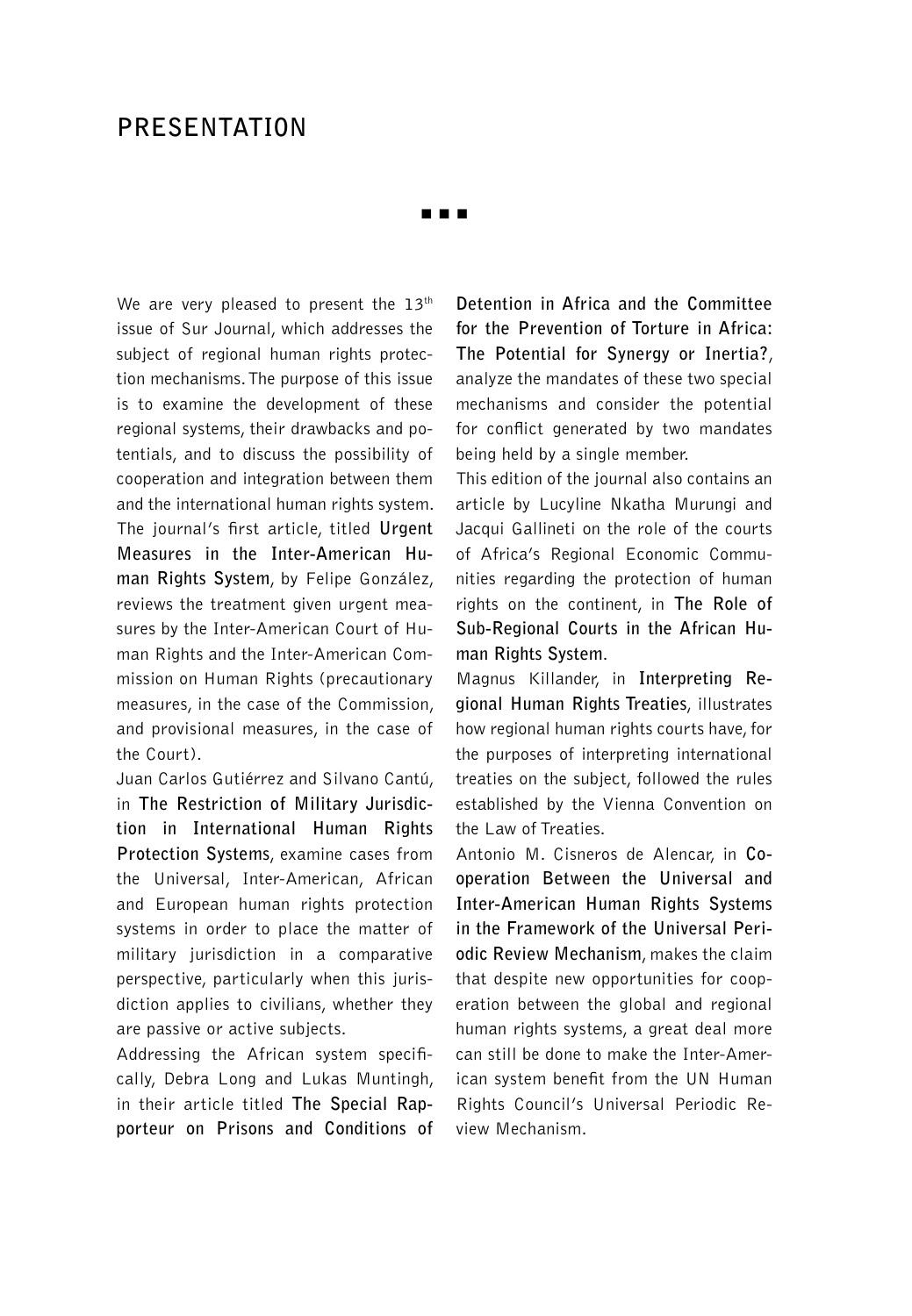We hope that this issue of Sur Journal will draw the attention of human rights activists, civil society organizations and academics to the possibility of a greater cooperation and integration between the regional and the international human rights systems.

We have also included in this issue the article **Strong Link in the Chain**, by Borislav Petranov, a homage to Professor Kevin Boyle, an exceptional academic and human rights defender, and a tireless partner of Sur Journal and the other initiatives of Conectas Human Rights. His life will remain a major source of inspiration for us. This issue includes another two articles, both dealing with the topic of transitional justice in post-dictatorship Latin America. The article by Glenda Mezarobba, titled **Between Reparations, Half Truths and Im**punity: The Difficult Break with the Legacy **of the Dictatorship in Brazil**, reconstructs and analyzes the process developed by the Brazilian State for making amends with victims of the dictatorship and with society. It also looks at what has already been done and what still needs to be done in terms of truth and justice and in relation to reforming the country's institutions.

The article by Gerardo Alberto Arce Arce, meanwhile, discusses the process of establishing a Truth and Reconciliation Commission in Peru, and the judicialization of the human rights violations that occurred dur-

ing the country's armed conflict in light of the relations between the Peruvian armed forces and the political and civil spheres of its society, in **Armed Forces, Truth Commission and Transitional Justice in Peru.**

This is the second issue released with the collaboration of the Carlos Chagas Foundation (FCC), which started supporting Sur Journal in 2010. We would like to thank the FCC once again for its support, which has guaranteed the continued production of the print version of this journal. Similarly, we are grateful to the MacArthur Foundation and to the East East: Partnership Beyond Borders Program (Open Society Foundations) for their support for this issue.

We would also like to thank the Centre for Human Rights, of the University of Pretoria (South Africa), and the Center for Legal and Social Studies (CELS, Argentina) for their involvement in the call for papers and the selection for this  $13<sup>th</sup>$  issue.

Exceptionally, the present issue, dated December of 2010, was printed in the first semester of 2011.

Finally, we would like to remind everyone that the next issue of Sur Journal will address the UN Convention on the Rights of Persons with Disabilities and the importance of tackling this issue within the realm of human rights.

The editors.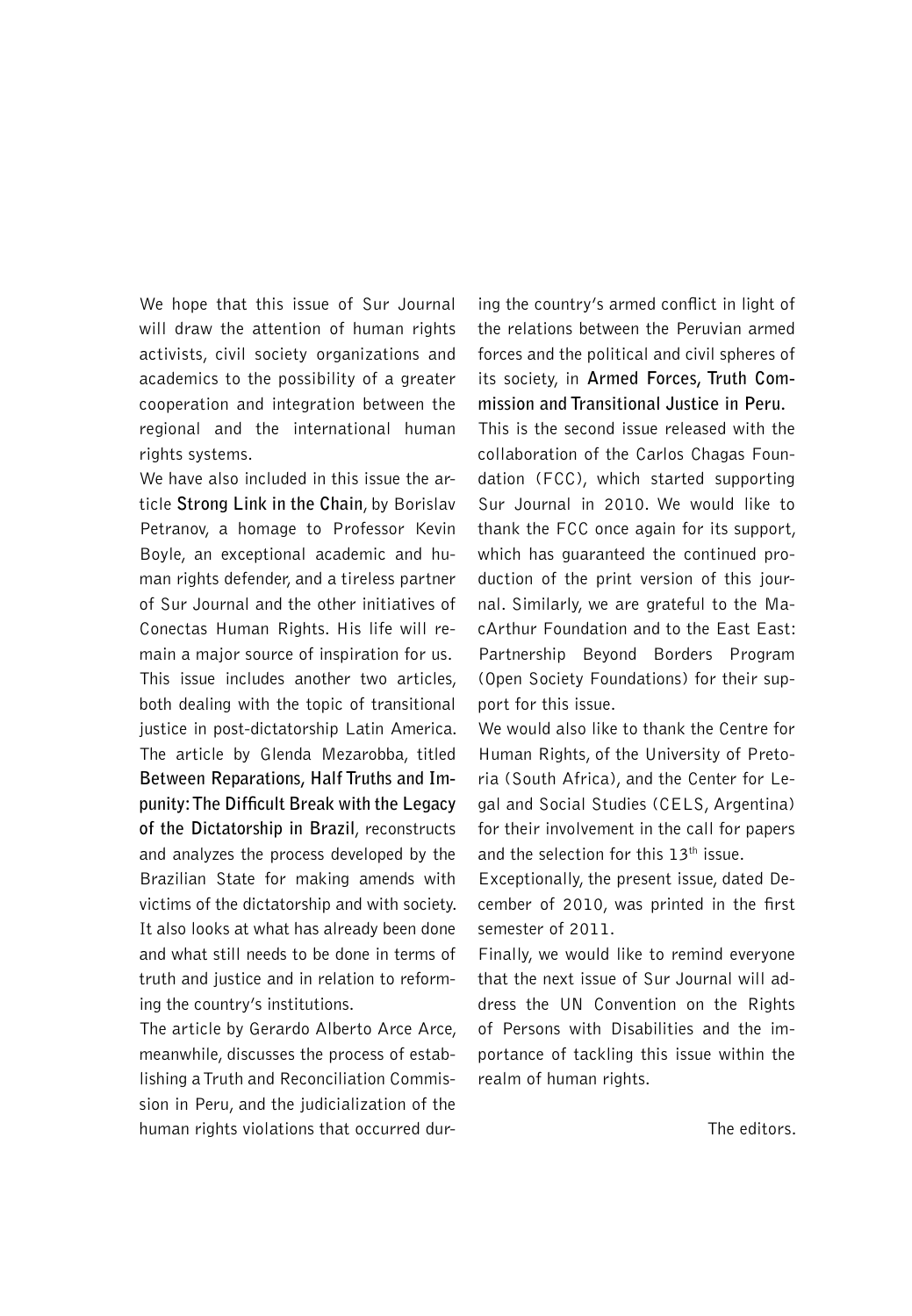

### GERARDO ALBERTO ARCE ARCE

Gerardo Alberto Arce Arce is graduated in Political Science and Government from the *Pontificia Universidad Católica del Perú*. He has taken courses at the Center for Hemispheric Defense Studies (CHDS), National Defense University, in Washington D.C. He has been a fellow at the Latin American Council of Social Sciences (CLACSO, for its acronym in Spanish). He is a member of a Working Group in Peru in the Program for Cooperation in Regional Security of

the Friedrich Ebert Foundation. He is currently serving as a Researcher in the Area of Society and Armed Forces of the Institute of Legal Defense.

E-mail: arce.g@pucp.pe

#### ABSTRACT

Peru has experienced, in the past few years, a process that has largely determined the dynamics of the relationship between the Armed Forces and the political and civil societies, through the creation of a Truth and Reconciliation Commission, and the judicialization of the violations of human rights committed during the internal armed conflict between the terrorist group *Sendero Luminoso* and the security forces of the State (1980-2000). This process incurred a stern reaction from the Armed Forces, expressed through a number of discourses and strategies that attempted to limit its reach, by means of continuous requests, to the political authorities, for political and legal support for the fulfillment of their duties.

Original in Spanish. Translated by Maité Llanos. Revised by Paola Limon.

Received in March 2010. Accepted in November 2010.

### **KEYWORDS**

ල)

Peru – Armed Forces – Democracy – Human rights – Truth Commission – Transitional justice

This paper is published under the *creative commons* license. SOME RIGHS RISHAVID This paper is available in digital format at <www.surjournal.org>.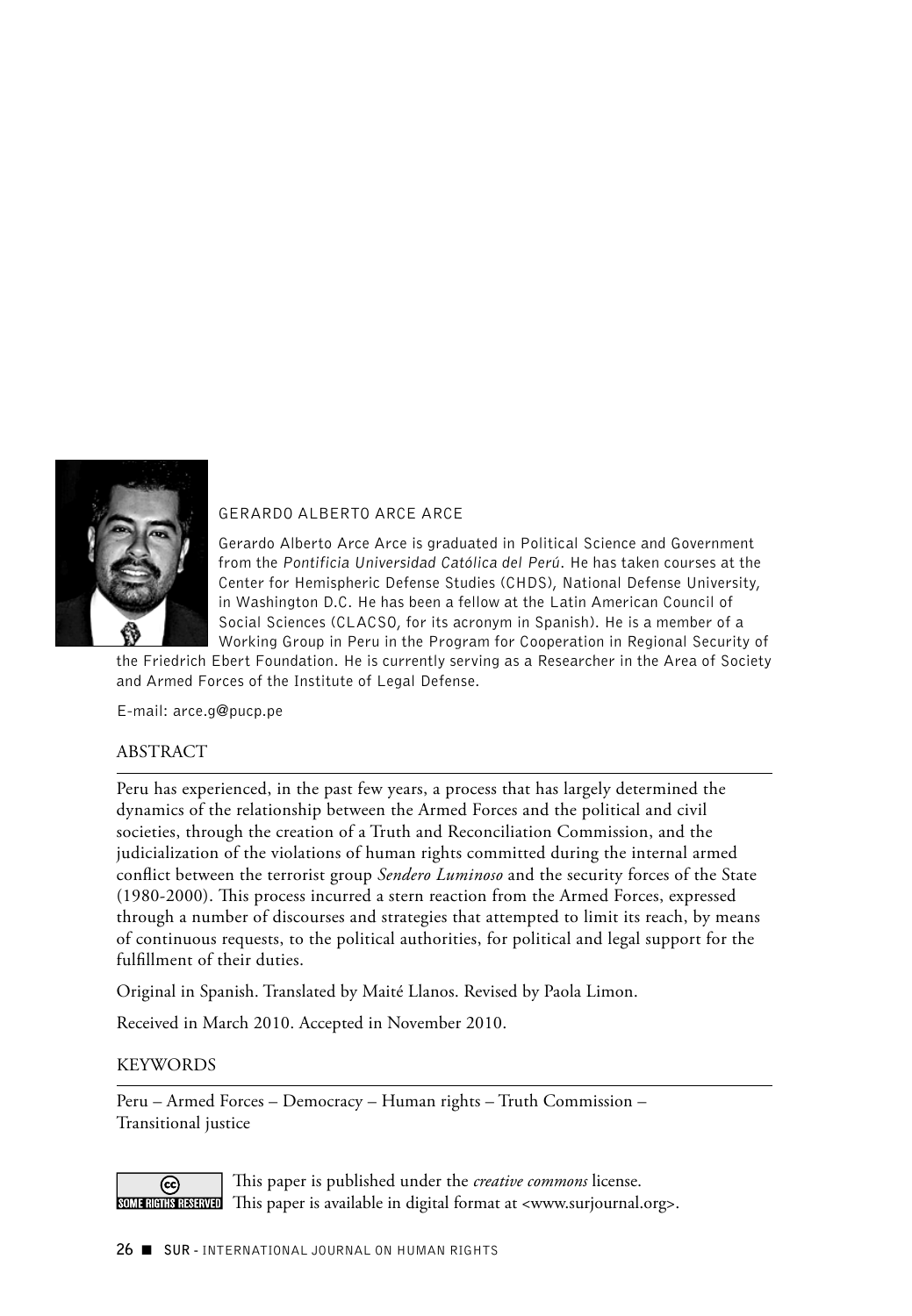# **ARMED FORCES, TRUTH COMMISSION AND TRANSITIONAL JUSTICE IN PERU**

Gerardo Alberto Arce Arce

# **1 Introduction**

An affirmation that resists but little discussion is that civilian control over the Armed Forces understood, broadly, as "the ability of a democratically elected civilian government to carry out a political policy without interference by the military, to define the goals and general organization of national defense, to formulate and carry out a defense policy, and to supervise the application of military policies" (AGÜERO, 1995, p. 47), is one of the main requirements for the consolidation of democracy. In Latin America, after the end of military governments and transitions to democracy in the decade of 1980, these processes have had dissimilar results: in some countries, progress has been made regarding the institutionalization of ministries of Defense and the reduction of the institutional prerogatives of the Armed Forces; in others this progress has been slower and more sinuous, with the occurrence, in many cases, of resistance from the military corporation to this process; and, in some cases, rejection to the processes of transitional justice in societies that were leaving behind internal armed conflicts or episodes of political violence and State-sponsored repression.

A good example of this last case is that of Peru, which in the past few years lived a process that has largely determined the dynamics of the relationship between the Armed Forces, and the political and civil societies: the process of transitional justice after the end of the regime of Alberto Fujimori (1990-2000) and the creation of a Truth and Reconciliation Commission, in charge of investigating and clarifying the responsibilities for the violations of human rights committed during the internal armed conflict between *Sendero Luminoso* and the security forces of the State.

In this context, the objective of the following pages is to analyze the discourses and strategies developed from within the military corporation in response to these events, which will help us understand, in turn, the scope and limits of the security sector reform in the period after the transition to democracy, as well as the

*Notes to this text start on page 49.*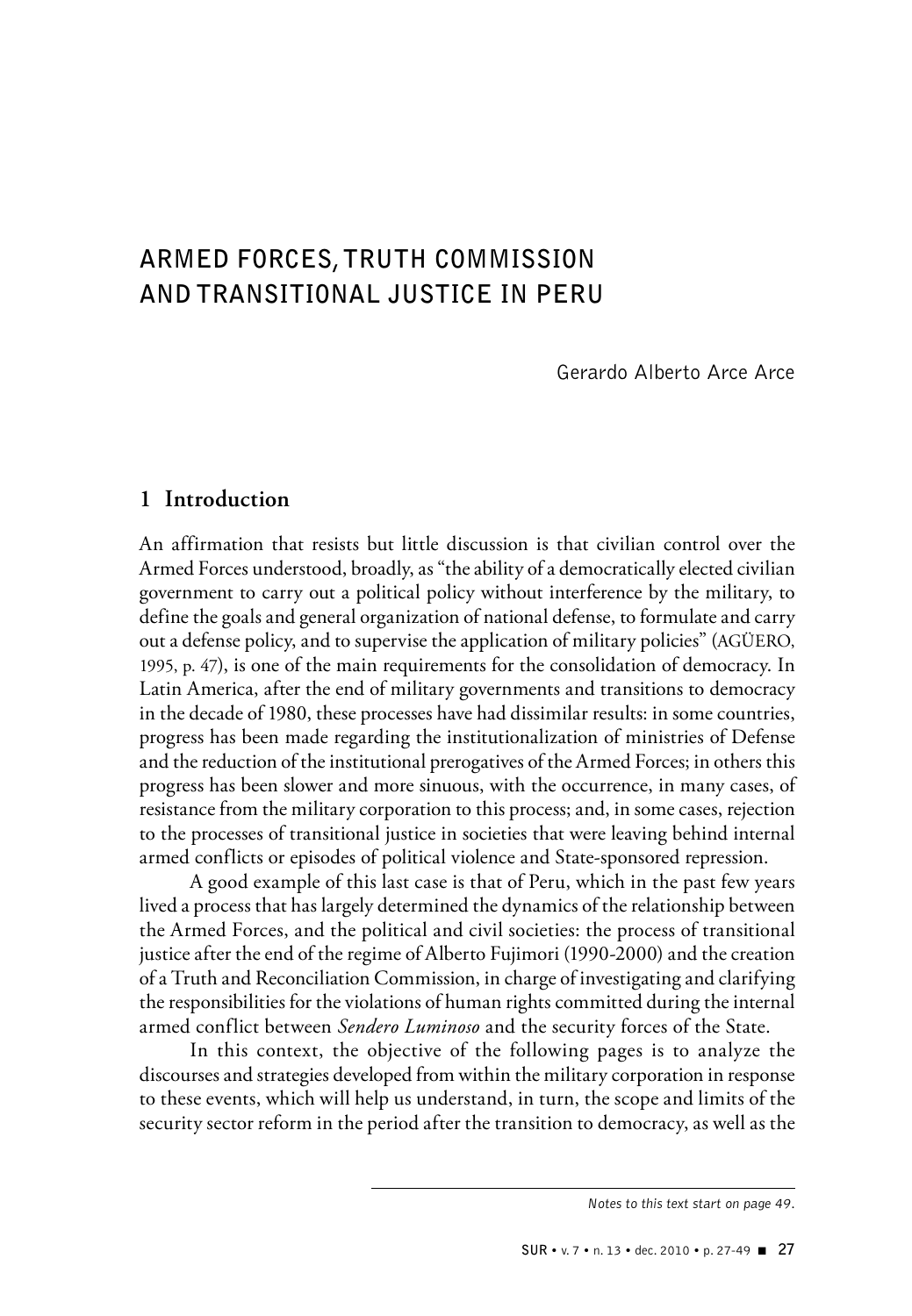consequences that the process of political violence lived in Peru between 1980 and 2000 –and which has certainly not concluded in some regions of the country– has on the relationship between the Armed Forces, and the civil and political societies.

# **2 The transition to democracy in Peru**

Given Alberto Fujimori's resignation from the presidency in November 2000, a transitional government was installed in Peru (November 2000 – July 2001) headed by Valentín Paniagua, which had as its main objective the organization of fair and transparent elections, to guarantee due process in the trials that had been opened for cases of corruption against political operators of the Fujimori regime, and to deliver the power to a new democratically elected government. In this context, after the public exposure of the network of corruption sponsored by Montesinos within the Armed Forces, and with these institutions increasingly discredited before the public opinion, it was not too difficult for the transitional government of Paniagua to dismiss all the military leaders<sup>1</sup>, and to generate the adequate conditions for the Judiciary to indict them for the acts of corruption committed, with all the guarantees of due process. An unexpected circumstance that would accelerate this process was the public exposure, in April 2001, of a "Subjugation Act" signed in 1999 by, virtually, all high commanders of the Armed Forces, in which they supported the so-called self-*coup* of 1992, the counter-subversive policy applied by the Armed Forces during the internal armed conflict, and the amnesty laws:

*The participation of the Armed Forces (…) in the decision adopted by the government of the president of the Republic on April 5th, 1992 was a conscious and serenely meditated act, and the support and endorsement given to that decision was the expression of the unanimous institutional will of the members that comprise the Armed Forces, PNP and other stratum of the National Intelligence System.*

*(…)*

*To stress that our nation has dictated laws of General Amnesty that are fully valid, in which it is clearly defined that no responsibility whatsoever, either institutional or individual, can be attributed, to the military, police and the intelligence community personnel that participated in the struggle against terrorism.*

*To declare that the Armed Forces (…) assume the institutional commitment, without limitations in time, to defend, protect and support its members in the event that, notwithstanding the full validity of the amnesty laws, it were intended to hold them responsible, prosecute them or perform any kind of reprisal due to their intervention in the fight against terrorism.*

> Adhesion Ceremony by Generals and Admirals, 13 March 1999 (PERU, 2004, pp. 3503-3505).

Even though it may be argued that the signature of this act was a compulsory action to which the military command was obliged to by Montesinos (despite which some generals were able to find good excuses to be absent on that day), it is also true that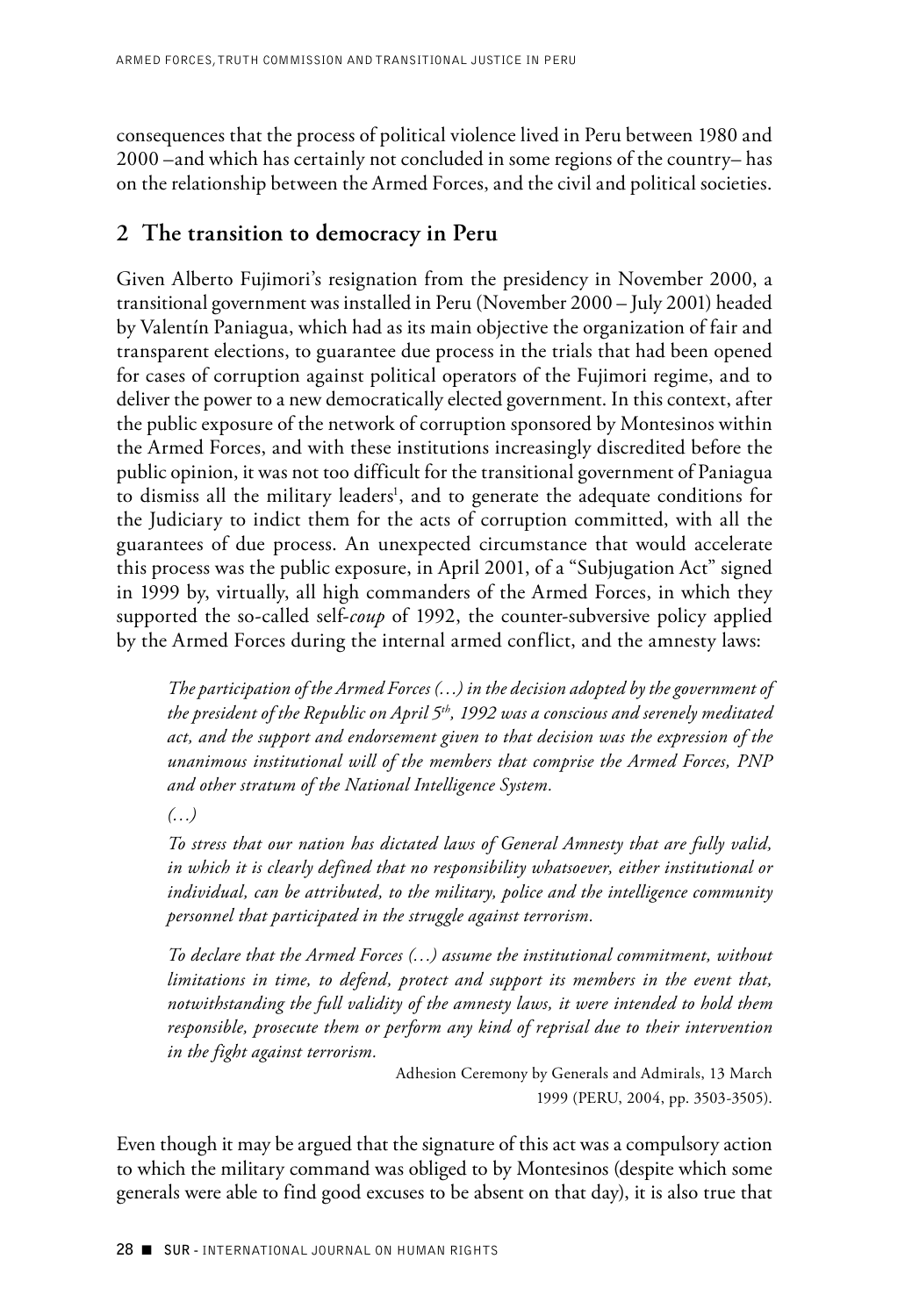the contents of the act roughly reflect the mood of the military leaders in the final days of Fujimori's mandate: the fear that, if Fujimori did not beat the opposition in the 2000 elections and was not reelected, the generals who supported the *coup* in 1992, as well as all other military personnel who committed human rights violations during their fight against subversion, would be persecuted or penally sanctioned.

Given the publication of this statement, the transitional government forced into retirement 50 major generals and brigadiers of the Army, 20 vice-admirals and rear-admirals of the Navy, and 14 generals of the Air Force who had signed the document (ROSPIGLIOSI; BASOMBRIO, 2006, p. 46). Also, the Commanding Generals of the three armed institutions and the General Director of the PNP tendered their resignation, and issued a statement in which they apologized to the Peruvian people for the institutional participation of the Armed Forces in the *coup* of 1992, outlined a self-criticism for their participation in the Fujimori government and backed the creation of a Truth Commission, indicating:

*A commitment to perform tasks within the framework of the respect for human rights, the strengthening of moral values and, consequently, to firmly and permanently fight any indication of corruption or misconduct in the institutional life that may compromise such values and principles. For this reason, it supports the initiatives directed towards the creation and installation of a Truth Commission that will allow for national union and reconciliation, based on justice and on an equitable and objective appreciation of the facts and circumstances in which the effort for national pacification was carried out.*

> Statement signed by the three Commanding Generals and the General Director of the PNP on 17 April 2001 (ROSPIGLIOSI; BASOMBRIO, 2006, p. 48).

This 180-degree turn, in less than two years, is due not only to the change in the conduction of the Armed Forces (we are referring to the change in command), but mainly to their political weakness after the fall of Montesinos' network and the surfacing of the corruption cases. But this can also shed light on the superficial conviction of the new military leadership on the convenience of creating a Truth Commission.

# **3 The Truth and Reconciliation Commission**

In June 2001, a few weeks before the conclusion of his brief eight months of government, former president Valentín Paniagua instituted a Truth Commission whose mandate was to "clarify the process, the facts and the responsibilities of the terrorist violence and the violation of human rights produced since May 1980 and until November 2000, attributable both to the terrorist organizations and to State…" (PERU, 2001). Likewise, among the objectives of the commission were the elaboration of proposals for reparation and restoration of the victims' and their family members' dignity, and to "recommend institutional, legal, educational and other reforms, as a guarantee of prevention, in order for them to be processed and implemented through legislative, political or administrative initiatives" (PERU, 2001).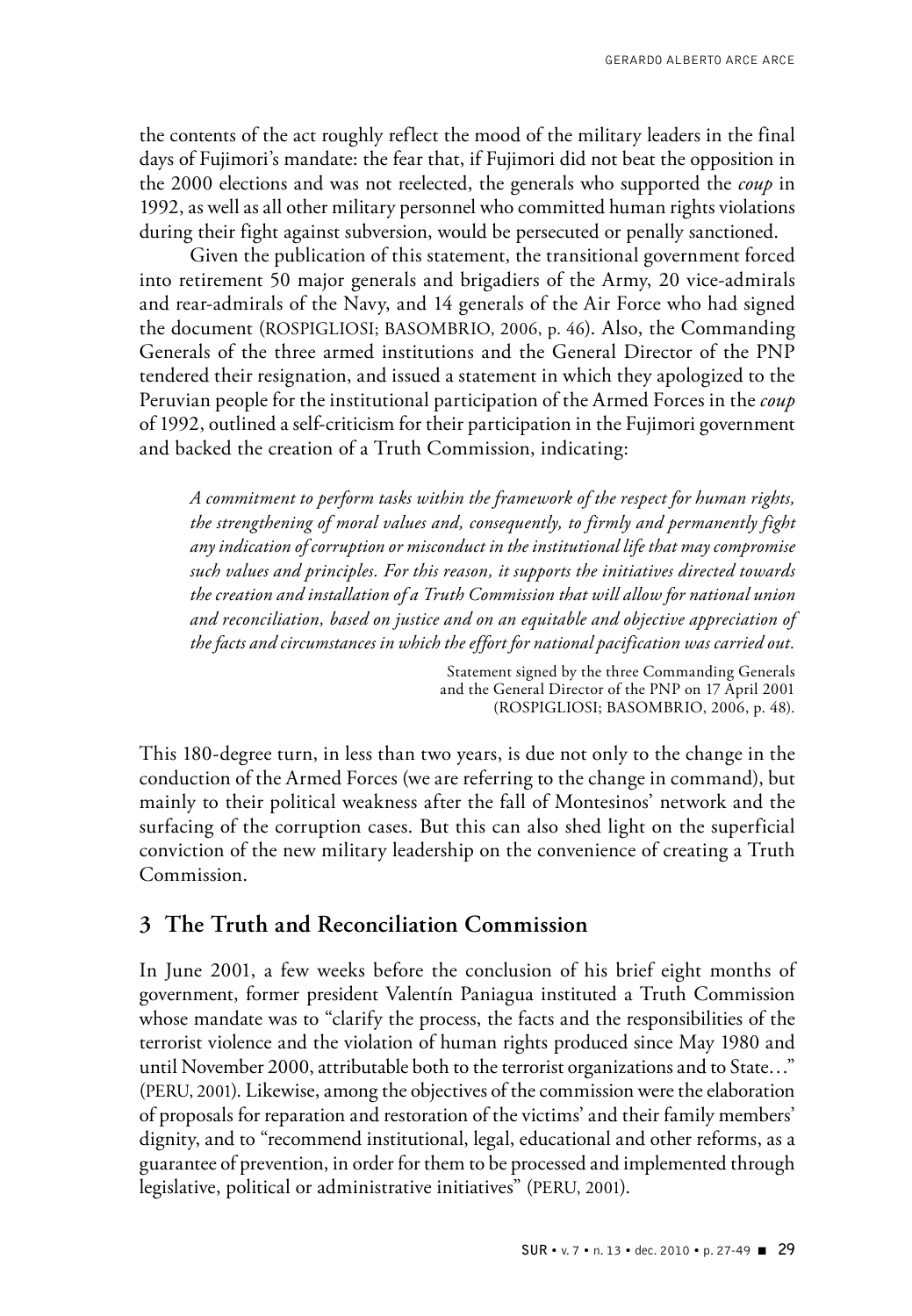According to one of its commissioners, the decision to create a Truth Commission was "the product of an agreement between a very articulate, but not very numerous, sector of civil society, where human rights defenders and radical democrats coincided with the political wing of this government that sympathized with those same causes" (AMES, 2005, p. 32). On our behalf, we would like to emphasize the revealing nature of the precarious correlation of political forces that sustained the commission, in the sense that it was created by a supreme decree, a norm inferior in hierarchy to a law, which would have had to be approved by Congress, which in 2001 still had a numerous pro-Fujimori group of congressmen that would have presumably opposed the creation of this organism. Due to some criticism received, particularly focused on the political past of some of its members (commissioners Bernales, Degregori and Tapia had been militants or leaders of parties that comprised the extinct coalition *Izquierda Unida* [*United Left*]), the government of Alejandro Toledo (2001-2006) expanded the number of members of the commission from 7 to 12 –among them, a retired military officer, Lt. General (r) FAP Luis Arias Graziani– and changed its name to that of Truth and Reconciliation Commission (CVR, for its acronym in Spanish).

In spite of being profoundly discredited before the public opinion due to the cases of corruption in which most of the military leadership was involved during Fujimori's regime, the military corporation was not passive or inactive regarding the work of the CVR. However, during the two years of activity of the commission, the corporation attempted to show the commissioners the vision that the militaries themselves had on the internal armed conflict. To this end, in August 2001, the Army Command formed a commission to liaise with the CVR, which worked as a dependent office of the military Chief of Staff. As of January 2002, it was decided that the Direction of Civilians Affairs of the Army would assume the tasks of that office. In parallel, an instruction from the Ministry of Defense ordered the creation of the Support Committees to the CVR in each armed institution and in the Joint Command (CVR, 2002).

Thus, during 2002 and 2003, the commission developed a series of interviews with the high commands of the Armed Forces linked to the anti-subversive fight between 1980 and 2000. Among others, they interviewed generals (r) José Valdivia Dueñas, Luis Pérez Documet and Clemente Noel Moral, who had been responsible for the political-military commands in the areas declared in state of emergency during that period. In those encounters, the commission requested the interviewees for their version regarding the strategy and anti-subversive actions that they were in charge of implementing, as well as the specific cases of human rights violations that were investigated by the CVR (CVR, 2003a). It must be indicated that the interviews requested by the commission were free and voluntary, and the level of response to the call for interviews was high.

Likewise, the commission established channels for dialogue and working meetings with the leadership of the military institutions of that period (2001- 2003), who communicated to the commissioners the "institutional view" within the armed institutions regarding the work of the CVR. Thus, in a meeting held at the facilities of the General Army Headquarters in February 2002 –which was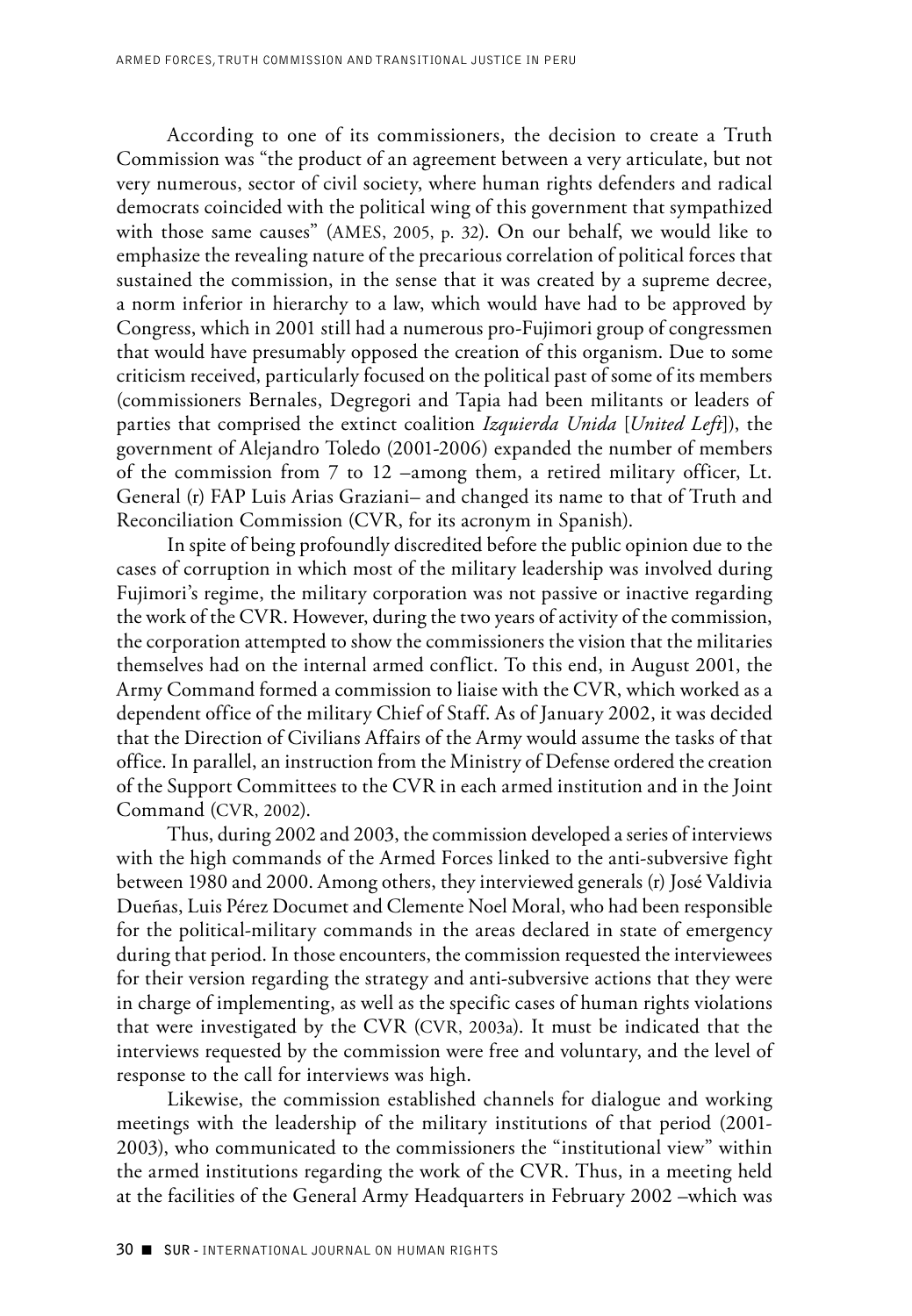attended by the General Commander of the Army, General Víctor Bustamante Reátegui, along with the chief staff of that institution, and commissioners Ames, Bernales and Tapia–, General Bustamante told the commissioners that he had "three concerns gathered within his institution":

*a) The CVR wants to find military personnel responsible for violations of human rights in order to send them to prison.*

*b) The truth commissions were created at the end of the internal conflicts, but Sendero Luminoso continues to operate in Peru in spite of its reduced presence.*

*c) There is a risk that the negative views of the Army, caused by the actions of the military leadership of the 90's, may influence the conclusions of the CVR. (sic)2*

When analyzing the concerns expressed by the General Commander of the Army, as its spokesperson, it becomes clear that a feeling of fear exists that the work of the CVR would lead to the imprisonment of the officers involved in the fight against subversion, a fear perhaps heightened by the sad spectacle shown by the military leadership of Fujimori's regime, that, at the time, was imprisoned for crimes of corruption. This meant that if the generals who exercised –whether in alliance or under control of Montesinos– a complete control of the Armed Forces and that, at the time, appeared to be infinitely powerful and immune to the legal system, were now in prison serving long sentences, there would be no impediment for generals, who no longer enjoyed that sort of political power, as well as the lower-ranking officers, not to end up in prison; and not for crimes of corruption, but for much more serious crimes such as human rights violations, which in spite of having been perpetrated long before, could be deemed not subject to prescription (crimes whose responsibility is not extinguished by the passage of time).

The Truth and Reconciliation Commission made its Final Report public in August 2003. In it, they concluded that "the immediate and fundamental cause for the triggering of the internal armed conflict was the decision by the Communist Party of Peru – *Sendero Luminoso* (PCP-SL) to initiate the 'armed struggle' against the Peruvian State…" (CVR, 2003b, Vol. VIII, p. 317). Likewise, it is indicated that *Sendero Luminoso* was the main perpetrator of crimes and violations of human rights, being responsible for 54% of the fatalities reported to the commission. The CVR also concluded that the Armed Forces applied a strategy that, in a first stage, comprised indiscriminate repression against population suspected of belonging to the PCP-SL; and that, in a second stage, that strategy would have become more selective, although it continued allowing numerous violations of human rights (CVR, 2003b, Vol. VIII, p. 323).

It also indicates that, in certain places and moments of the internal armed conflict, the behavior of the members of the Armed Forces involved not only some individual excesses by officers or troop personnel, but also generalized and/or systematic practices of violations of human rights (murder, extrajudicial executions, sexual violence, torture and cruel, inhumane, or degrading treatment) which constituted crimes against humanity, as well as transgressions to the norms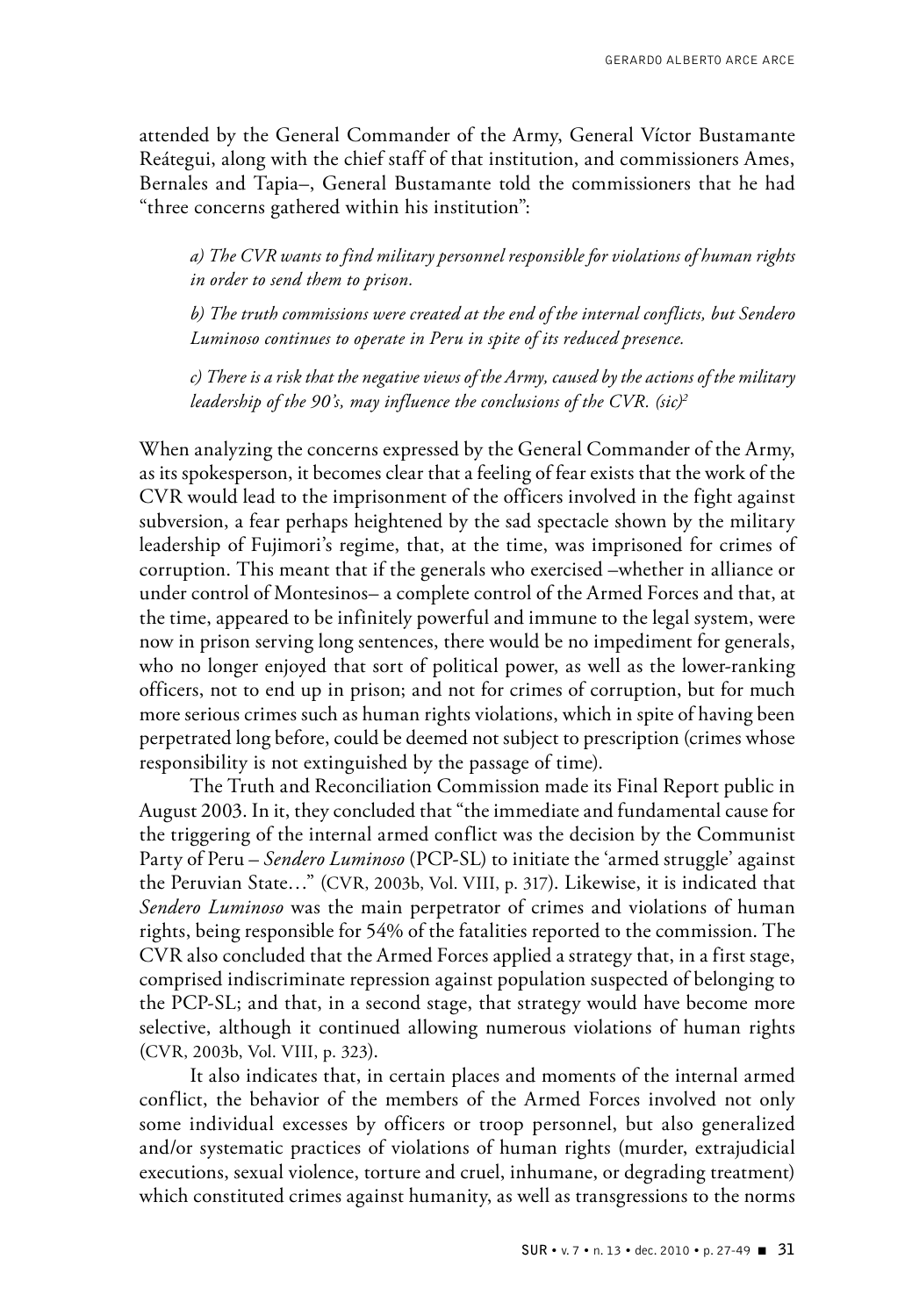of the International Humanitarian Law (CVR, 2003, Vol. VIII, pp. 323-325). However, the commission also recognized the important and legitimate role played by the Armed Forces in the fight against subversive groups: "The CVR acknowledges the sacrifice and hard work that the members of the Armed Forces performed during the years of violence, and renders its most sincere tribute to the more than a thousand valiant military agents who lost their lives or became incapacitated in the fulfillment of their duties" (CVR, 2003, Vol. VIII, p. 323).

Finally, it must be indicated that the Final Report also presented a set of recommendations for institutional reforms, meant to guarantee the prevention of these acts in the future. In the case of the Armed Forces and the National Police, the recommendations were aimed towards "strengthening the democratic institutions, based on the leadership of the political power, for the defense of the nation and the preservation of internal order" (CVR, 2003b, Vol. IX, pp. 120-125).

It must be pointed out that the only commissioner who signed the Final Report "with reservations" was Lt. General FAP (r) Luis Arias Graziani –who was one of the commissioners appointed by president Toledo– who, in a letter addressed to the president of the CVR, Salomón Lerner, indicated, after acknowledging that the commission fulfilled its mandate with "seriousness and thoroughness", that:

*4. (…) one cannot judge with the same level of responsibility, both the infamous terrorist hordes ( Sendero Luminoso and MRTA) and the troops of the Armed Forces. The latter participated in a counter subversive action in compliance with their Constitutional mission, by mandate of the Government in power for two decades. It is important to highlight that those Governments had been elected by popular vote, which suggests that they democratically analyzed the convenience of ordering the participation of the Armed Forces, as well as declaring the States of Emergency and establishing the political-military chains of command.*

(Letter from Lt. General FAP ®Luis Arias Graziani – CVR, 2003b, Vol. VIII)

It should be noted that, at no point in the report of the commission are the Armed and police Forces placed in the same level of responsibility as the subversive groups. Aside from the human rights violations perpetrated, it is indicated, at all times, that the former acted in the name of the law and in defense of the democratic regime, while the latter rose authoritatively against said regime. In the letter mentioned above, Arias Graziani also requests that the Final Report not mention the names of all the military personnel responsible for human rights violations, asking instead for them to be confidentially delivered to the executive branch, so that it, in turn, send them to the Public Prosecutor's Office for the corresponding investigation. Lastly, Arias Graziani<sup>3</sup> demands a clear distinction be made between the individual responsibilities of the military officers who were responsible for the perpetration of human rights violations and the "intended suggestion of institutional responsibility". This distinction would be common in the pronouncements of retired –as well as active– military officers in reaction to the final report of the CVR, and one which would avoid the acknowledgement of the institutional responsibility of the Armed Forces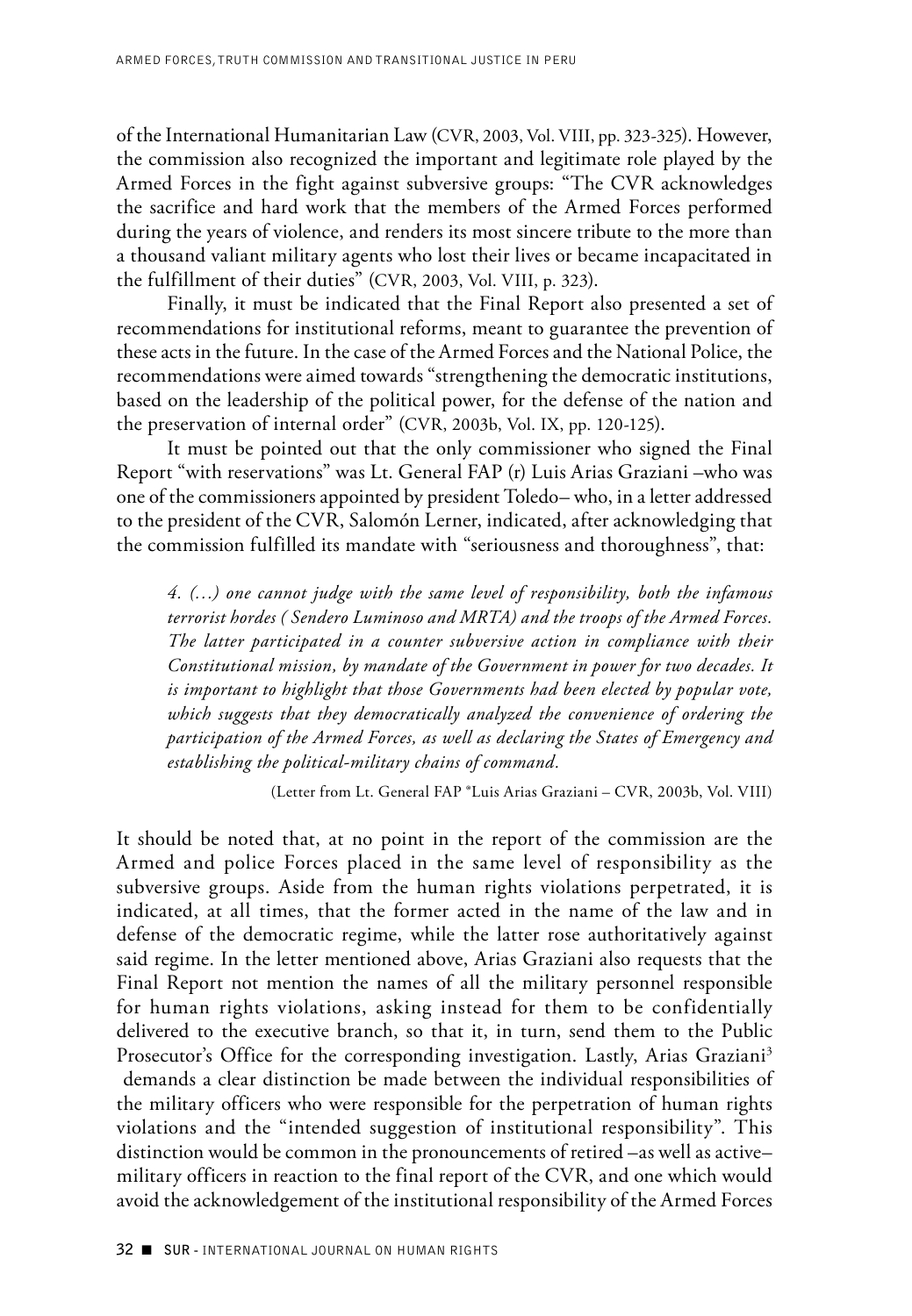in the systematic practices of human rights violations, just as was done, in their time, by the high military commanders in Chile and Argentina, in connection with the crimes perpetrated during the repression in the context of the military dictatorships of the Southern Cone.

# **4 The reactions to the Final Report of the CVR**

The months and years in which the work of the CVR developed, as well as the period after the publication of their Final Report, was a period of constant loss of legitimacy of the same government that had provided it with support for the fulfillment of its mandate –the government of Alejandro Toledo–; a support that materialized not only with the increase of the number of members of the commission, the granting of part of the necessary budget to achieve its goals –complemented with resources coming from international cooperation– as well as an extension in the duration of its mandate, but also in the public endorsement of its conclusions and proposals for institutional reform.

Also, some sectors of the political opposition, amongst which stood out the American Revolutionary Popular Alliance (APRA, for its acronym in Spanish) –the second largest majority in Congress between 2001-2006–, and the weakened but still present support for the Fujimori regime, seized the opportunity of the publicity of the Final Report to aim their efforts against the government, for their alleged collusion or alliance with the progressive sectors (known, by then, as *caviars*). But perhaps the loudest reactions came from the sectors of the economic and social right wing, and from the Armed Forces through their formal and informal spokespersons.

In this sense, as soon as the Final Report was made public, the strongest reactions arose from several sectors, in many cases criticizing the number of fatal victims estimated by the commission (69.280 people), or the assignment of responsibilities to military personnel involved in cases of human rights violations. Thus, a group of 42 former Commanding Generals of the Army, Navy and Air Force of Peru issued a statement aggressively criticizing the Final Report of the CVR and denouncing a bias in its conclusions:

*4. For all that has been said, it is not acceptable for the CVR to affirm in its report (conclusion N° 54) that the Armed Forces applied a strategy of indiscriminate repression that allowed for numerous human rights violations. It is inconsistent to attempt to discredit, through an inaccurate and biased criterion as the one presented by the CVR, the dignity and honor of the Armed Forces, demonstrated throughout the history of Peru, which cannot be compromised due to certain individual actions that deserve to be punished and which in no way must be generalized. It is false that the Armed Forces acted recurring to systematic practices in violation of human rights. We reiterate that the Armed Forces acted under the rule of the Constitution, the laws and their own regulations, with dedication and total sacrifice that should, instead of being subject of derision, receive acknowledgement from the Nation.*

(DIARIO CORREO, 2003b, p. 15).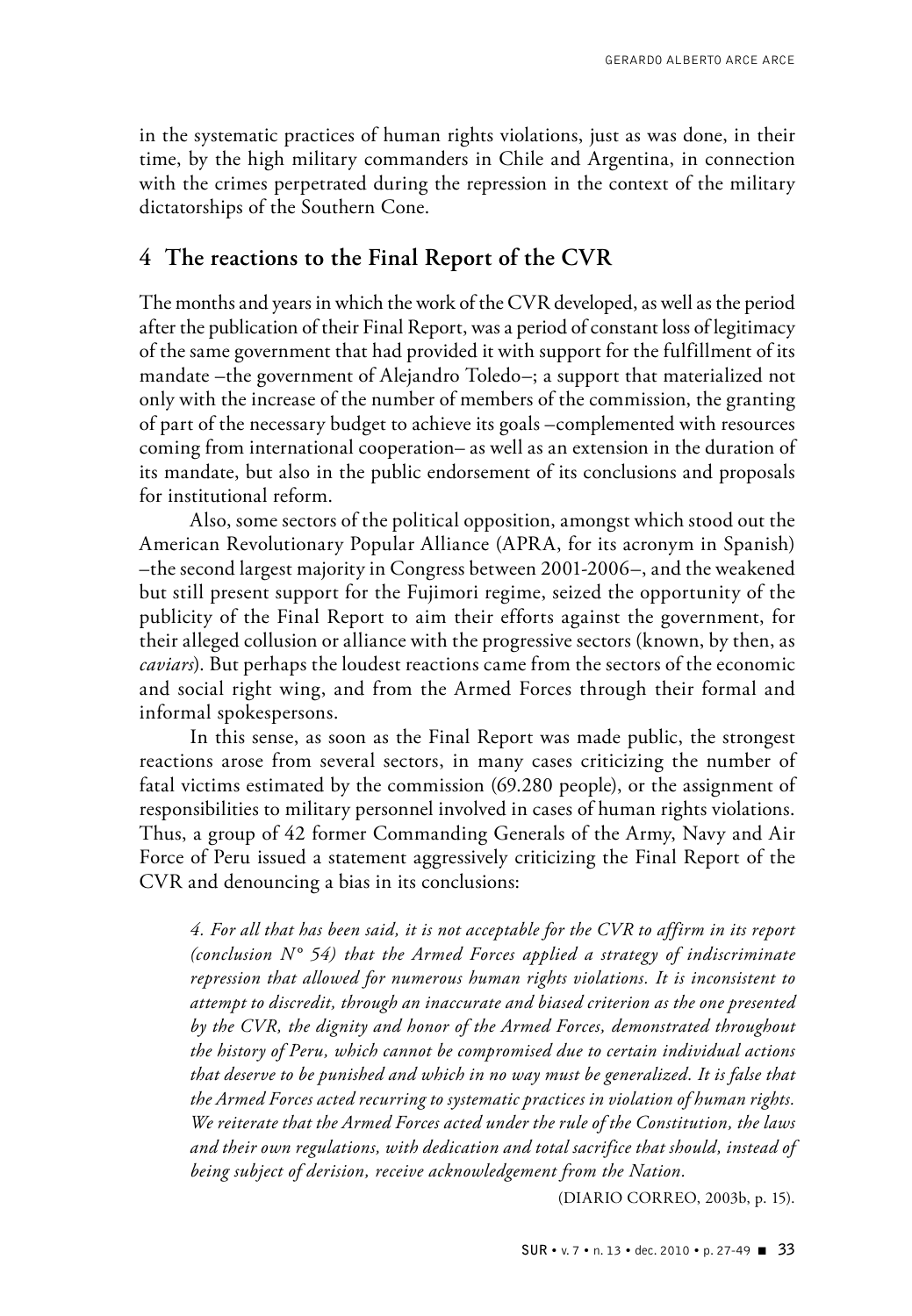On their part, the Association of Officers, Generals and Admirals (ADOGEN, for its acronym in Spanish), the most representative union of retired military personnel, published a statement in which they categorically rejected the assertions of the Final Report of the CVR, particularly those concerning the actions of the Armed Forces during the internal armed conflict:

*Facing the biased treatment with which the Final Report of the CVR refers to the performance of the Armed Forces and PNP during the period of the barbaric terrorism (…) the Association of Officers, Generals and Admirals, interpreting the feelings of the officials with the highest institutional hierarchy, in accordance with those of the branches, organisms, dependencies and unions that sustain and defend the constitutional order and the national interest, address the public opinion in order to point out the following:*

*(…)*

*If there were excesses by some of its members, these responded to a stratagem applied by Sendero Luminoso in order to provoke violent reactions against the civilian population that must not be attributed either to the entire Armed Forces, or to superior orders. The accusation against the defenders of the State in this special circumstance, contemplated by the law, would be the culmination of this ruse, which seeks to demoralize the Armed Forces and the PNP, and to alienate them from society in order to weaken the defensive capacity of the country.*

*(…)*

*ADOGEN, aware of its professional duty, firmly rejects the assertions of the Final Report which attribute a general and systematic character to the reprehensible actions of some personnel of the Armed Forces, considering that they exalt the individual and the negative in detriment of the professional and collective efficiency of the Armed Forces and the PNP, and thus constitute an inconsequential act towards the fundamental institutions of the nation, which are owed acknowledgement and gratitude.*

(DIARIO EL COMERCIO, 2003a).

Finally, the text indicates that the referred group expected the government to take into account the concerns of the Armed Forces when assuming a position towards the report of the CVR. As can be seen, these statements do not seek to express an institutional or corporate *mea culpa*, nor do they show the slightest hint of a self-critical vision regarding the role of the Armed Forces during the internal armed conflict and the recent political process –for example, the cases of corruption and the institutional cooptation during the Fujimori regime–. On the contrary, the CVR is characterized as biased or as being a political instrument of leftist movements. Furthermore, they conceptualize the role of the Armed Forces –defined by the members of ADOGEN as *fundamental institutions of the nation*– within the State and society, which still shows worrisome remnants of the doctrine of National Security practiced by the military dictatorships that governed the region between the decades of 1960 and 1980.

This type of reactions regarding the appreciation of the Final Report of the CVR on the role of the Armed Forces during the internal armed conflict, came not only from retired personnel of the Armed Forces, but also from the business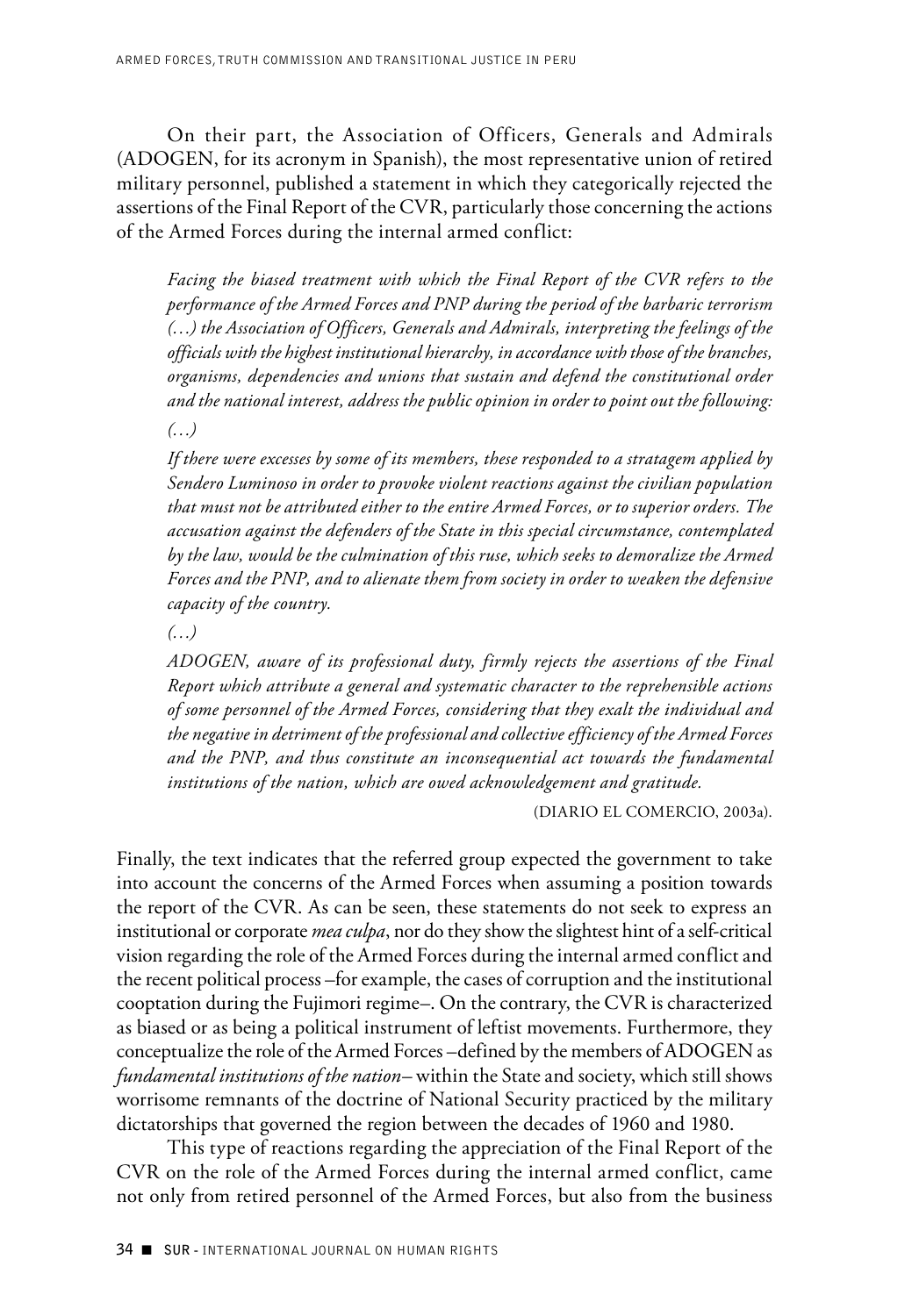sector. Thus, in a statement issued by the National Confederation of Private Business Institutions (Confiep, for its acronym in Spanish) the following excerpt is included:

*CONFIEP considers that it is not acceptable that any ideological bias, political opportunism or any other purpose or interest, may drive us to a fragmented version of the historical truth, an official history or a fabricated myth, that future generations may accept as history when, in reality, it is neither history nor truth.*

*(…)*

*Second: We do not agree to characterize the actions of the Armed and Police Forces as a systematic and generalized policy of perpetration of attacks on human rights, and as crimes against humanity. It must be clearly established that the role of the Armed and Police Forces is that of the defense of the State in compliance with the instructions of the Governments which, in every governmental period, have the responsibility to preserve the integrity of the Nation. In this endeavor, thousands of military and police personnel gave their lives or became disabled due to protecting the State and its citizens. The individual actions of a member of said forces, violating legal norms, both institutional and criminal, are the sole responsibility of their authors and must be sanctioned in accordance with the law.*

*(…)*

*Fifth: We do not agree with the treatment of the issue of the victims of terrorism because it does not describe, in all its magnitude, the facts that all of us as Peruvians have lived; not only the sacrifice of the poorest and most unprotected peasants of our homeland, but also the suffering of thousands of family members of military, police and militia that defended the Nation, the sacrifice of businessmen, government officials and workers who were murdered and the numerous material losses that affected the State, when attacking the sources of wealth-production and taxes and the infrastructure of the Nation itself.*

*We also do not agree with comparing the murders perpetrated by the terrorists to the deaths caused by the forces of order in combat and defense of the homeland.*

(DIARIO EL COMERCIO, 2003b).

We have reproduced an extensive part of the statement by the Confiep because we believe it is a good portrait of the political culture that rules the social and economic elites of our country, as well as the conservative political sectors. This position considers that the conclusions of the CVR were not the result of scientific research and historical reconstruction, but rather a mere product of the alleged ideological bias of its members. Likewise, this position denies the systematic character –in certain places and moments during the internal armed conflict– of the human rights violations committed by members of the Armed Forces. This entire set of statements was based, primarily, on a partial interpretation of the chapter on conclusions in the Final Report, ignoring the analysis on the causes and consequences of the process of political violence, as well as the cases investigated and the depth of the studies performed. Likewise, the Integral Program of Reparations and the proposals for institutional reform were not considered by these pronouncements.

Finally, it must be said that the Ministry of Defense did not issue any public pronouncements regarding the Final Report of the CVR, given that the government's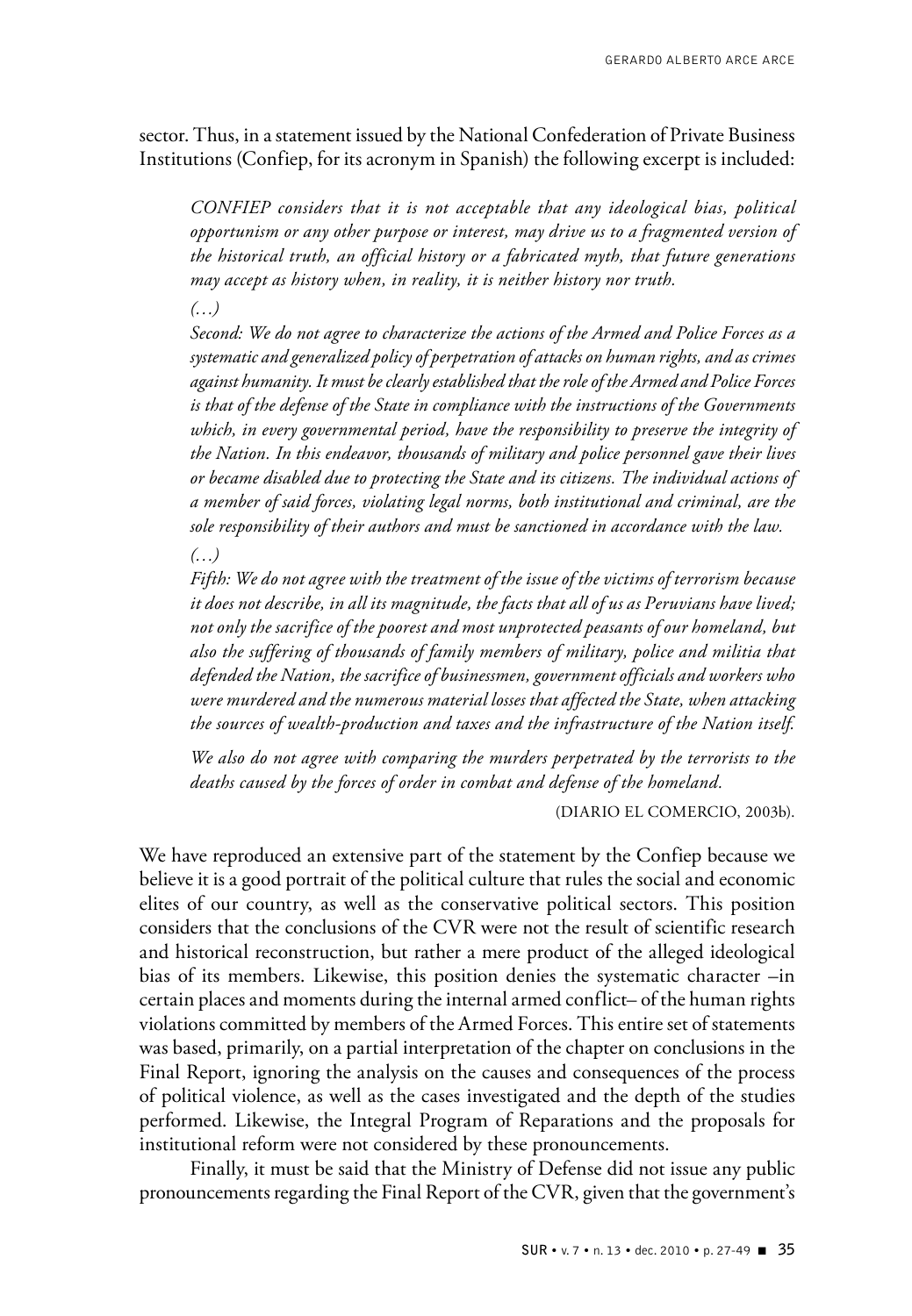official position would be issued by president Alejandro Toledo. However, two weeks after the presentation of the Report, minister Aurelio Loret de Mola, during a ceremony to award compensations to the widows of militia members, seized the opportunity, given the presence of the media, and "paid tribute to the members of the three branches of the Armed Forces who were killed, wounded, incapacitated or left with psychological or psychiatric problems", as a consequence of their participation in the armed conflict (GUILLEROT, 2003a, p. 6). Furthermore, during the month after the publication of the Final Report, the Ministry of Defense would post a publicity video in certain television channels, which showed members of the Armed Forces who were wounded and disabled as a consequence of the actions of *Sendero Luminoso*, and expressed a heartfelt gratitude towards them. However, this video suffered from a biased perspective, given that it didn't show the victims caused by the actions of the Armed Forces (VICH, 2003). The official position of the Executive Branch was communicated by president Alejandro Toledo, through a message to the nation that was made public on 23 November 2003, almost three months after the publication of the Report. In that message, Toledo apologized, on behalf of the State, to the victims of violence. Likewise, he acknowledged that: "In a conflict of this nature, some members of the Armed Forces incurred in painful excesses. It shall be the task of the Public Prosecutor's Office and the Judiciary to dictate justice on these matters, without fostering impunity or abuse. We respect the independence of the branches of government" (GUILLEROT, 2003b, p. 14).

Also, Toledo announced the creation of a State policy for reconciliation, and a Plan for Peace and Development, consisting of a set of investments for 2800 million soles (PEN) in order to promote development in the areas affected by the political violence.

# **5 The trials for violations of Human Rights**

One of the legacies of the work of the CVR was the opening of the possibility for judicial investigations and criminal procedures against those military officials responsible for serious human right violations and crimes against humanity, and thus, to grant justice and reparation to the victims. At the conclusion of its mandate, the Commission delivered to the Public Prosecutor's Office the set of evidence obtained on 47 cases, which had been the subject of investigation during their work. This evidence was used by the Public Prosecutor's Office to initiate the investigation on those cases.

However, after seven years of the initiation of that process, the result is very limited. As pointed out by the Ombudsman Office,

*even though the efforts of the Public Prosecutor's Office and the Judiciary are commendable, particularly regarding the creation of some specialized instances for the investigation and judgment of these cases, it is also necessary to indicate that there have been difficulties in the development of the investigations, and setbacks with regard to jurisprudential criteria established by the Constitutional Tribunal, the Supreme Court of Justice and the National Criminal Court.*

(DEFENSORÍA DEL PUEBLO, 2008, p. 104).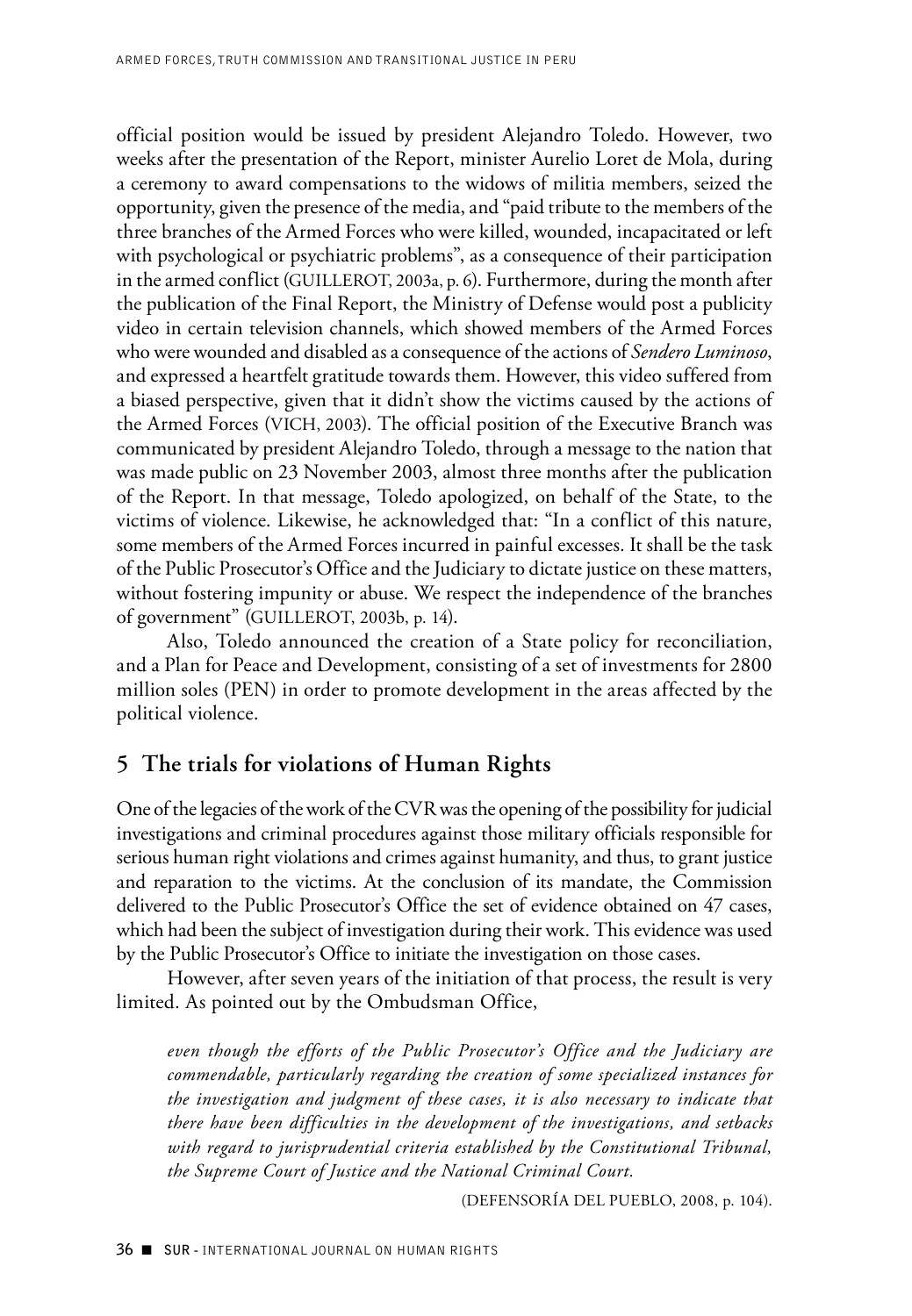It must be said that these setbacks went hand-in-hand with the evolution of the political process and the recovery, by the Armed Forces, of part of the political power that they enjoyed in the past.

In the last years, the Ombudsman Office has been performing a followup of the status of these judicial proceedings, in which most of the accused are military personnel. In this universe of 194 cases (47 of which were presented by the CVR, 12 were investigated by the Ombudsman Office itself, and 159 by the Inter-American Commission on Human Rights), 112 (57.7%) continued in the stage of preliminary investigation towards the end of 2008, even though the majority of them were initiated between the end of 2001 and the beginning of 2004. This was the situation of cases such as "*Violations of human rights in the Military Base of Capaya*" and "*Massacre of peasants in Putis*", among others, which were being investigated since December 2001 (DEFENSORÍA DEL PUEBLO, 2008, p. 125).

Likewise, 57.4% of the cases in the stages of instruction and oral proceedings, or pending the latter (27 cases), have been in process since mid-2004 (16 cases) or early 2005 (13 cases), such as in the cases of *"Violations of human rights in the Barracks of Los Cabitos Nº 51"* and *"Extrajudicial execution of Juan Mauricio Barrientos Gutierrez,"* whose terms for judicial investigation had been extended up to six times (DEFENSORÍA DEL PUEBLO, 2008, p. 127-128). According to the reports from the Ombudsman Office, among the factors that contribute to this stagnation are the difficulties to individualize those responsible due to lack of collaboration by the Ministry of Defense, and their reluctance to provide information on the identity of the military officers involved in these cases.

Regarding the number and situation of the militaries being prosecuted, it is known that the 30 criminal procedures related to the cases presented by the CVR and the Ombudsman Office involve 339 defendants, out of which 264 belong to the Army, 47 to the Peruvian National Police, 17 to the Navy, and 11 are civilians (DEFENSORÍA DEL PUEBLO, 2008, p. 139) $4$ . It is worth indicating that 61.4% of these defendants (208) are encompassed in 5 cases: "*Colina Group*" (58 defendants), "*Arbitrary execution of civilians in Cayara*" (51), "*Arbitrary executions in Pucará*" (41), "*Arbitrary executions in Accomarca*" (31) and "*Massacre of 34 peasants in Lucmahuayco*" (27) (DEFENSORÍA DEL PUEBLO, 2008, p. 142). On the situation of these defendants, it is worth noting that:

*In the cases of defendants prosecuted for human right violations, the tendency of the judges to impose arrest warrants has varied significantly throughout the last years. Thus, of the total number of defendants being prosecuted in the cases presented by the CVR and the Ombudsman Office, in the year 2005, 258 defendants had arrest warrants issued against them (67%). In the year 2006, this number was reduced to 197 (53%), and currently there are only 94 defendants with arrest warrants issued against them (27.7%). The remaining 72,3% (245 defendants) have been served with orders to appear before the law, with restrictions.*

(DEFENSORÍA DEL PUEBLO, 2008, p. 145*).*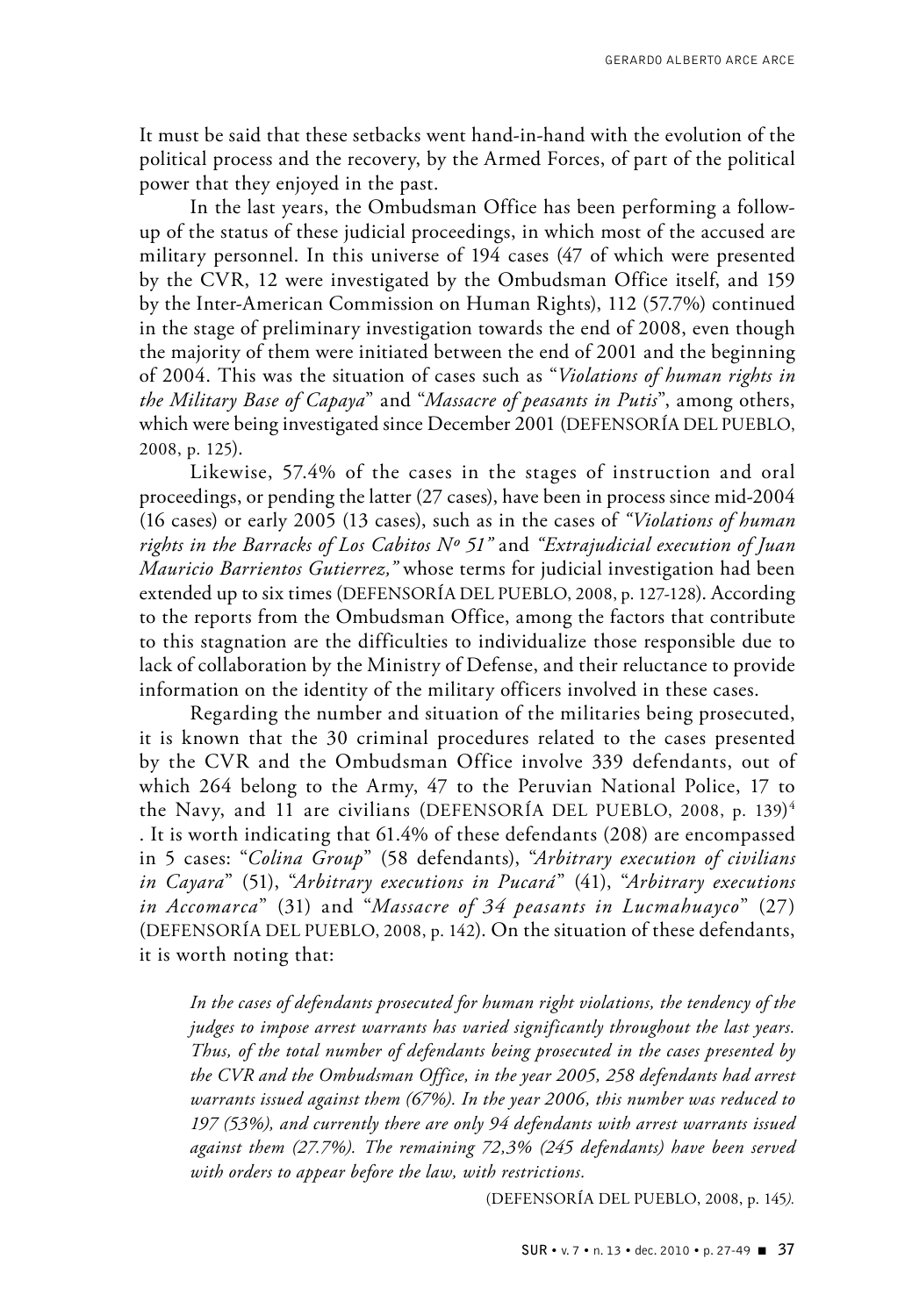

Source: Files from the criminal and anti-corruption supra-provincial courts; criminal and mixed courts; and National Criminal Court. Source: Defensoría del Pueblo (2008)

Further, the Ombudsman Office reports that, until November 2008, out of the 94 defendants with pending arrest warrants, only 43 were effectively complying with this measure, while 51 were considered fugitives or in contempt of court. According to the Ombudsman Office, the low rate of execution of arrest warrants is a factor that slows down the process of judicialization of human rights violations. This, in turn, is due to a lack of will on the part of the authorities of the Ministry of Defense to collaborate in the fulfillment of these mandates

(DEFENSORÍA DEL PUEBLO, 2008, p. 146-148). In any case, it could be argued that this gradual decrease in the number of military personnel with arrest warrants (orders for their detention) could be correlated to the equally gradual recovery of political power by the Armed Forces, as we will see in the remaining sections.

However, the judicialization of human rights violations committed by military officers is not precisely one of the priorities in public opinion, perhaps due to the generalized perception that the main perpetrators of these crimes during the internal armed conflict were not the Armed Forces, but rather the subversive groups:

| <b>Answers</b>      | Locations   |              |               |          |  |
|---------------------|-------------|--------------|---------------|----------|--|
|                     | Lima-Callao | Other cities | Huánuco-Junín | Ayacucho |  |
| <b>Armed Forces</b> | 8,2         | 13,2         | 12.5          | 15,3     |  |
| Subversive groups   | 46,2        | 42,4         | 46,2          | 25,5     |  |
| Both, equally       | 40,0        | 42,3         | 38,3          | 50,5     |  |
| No response         | 5,6         | 2,1          | 3,0           | 8,7      |  |
| <b>Total</b>        | 100         | 100          | 100           | 100      |  |

# **WHO DO YOU BELIEVE TO BE RESPONSIBLE FOR THE GREATER NUMBER OF VICTIMS OF THAT PERIOD: THE ARMED FORCES OR THE SUBVERSIVE GROUPS?**

Source: Sulmont 2007

Although in this survey on issues of transitional justice, carried out by the Idehpucp (for its acronym in Spanish; stands for the Institute for Democracy and Human Rights of the *Pontificia Universidad Católica del Perú*) towards the end of 2006, a high percentage of those interviewed responded that both, the Armed Forces and the subversive groups, caused the greater number of victims during the conflict (even though, when both groups are individualized, it becomes evident that greater responsibility is attributed to the subversive groups in comparison with the Armed Forces), when asked about the measures to be adopted in the future, the majority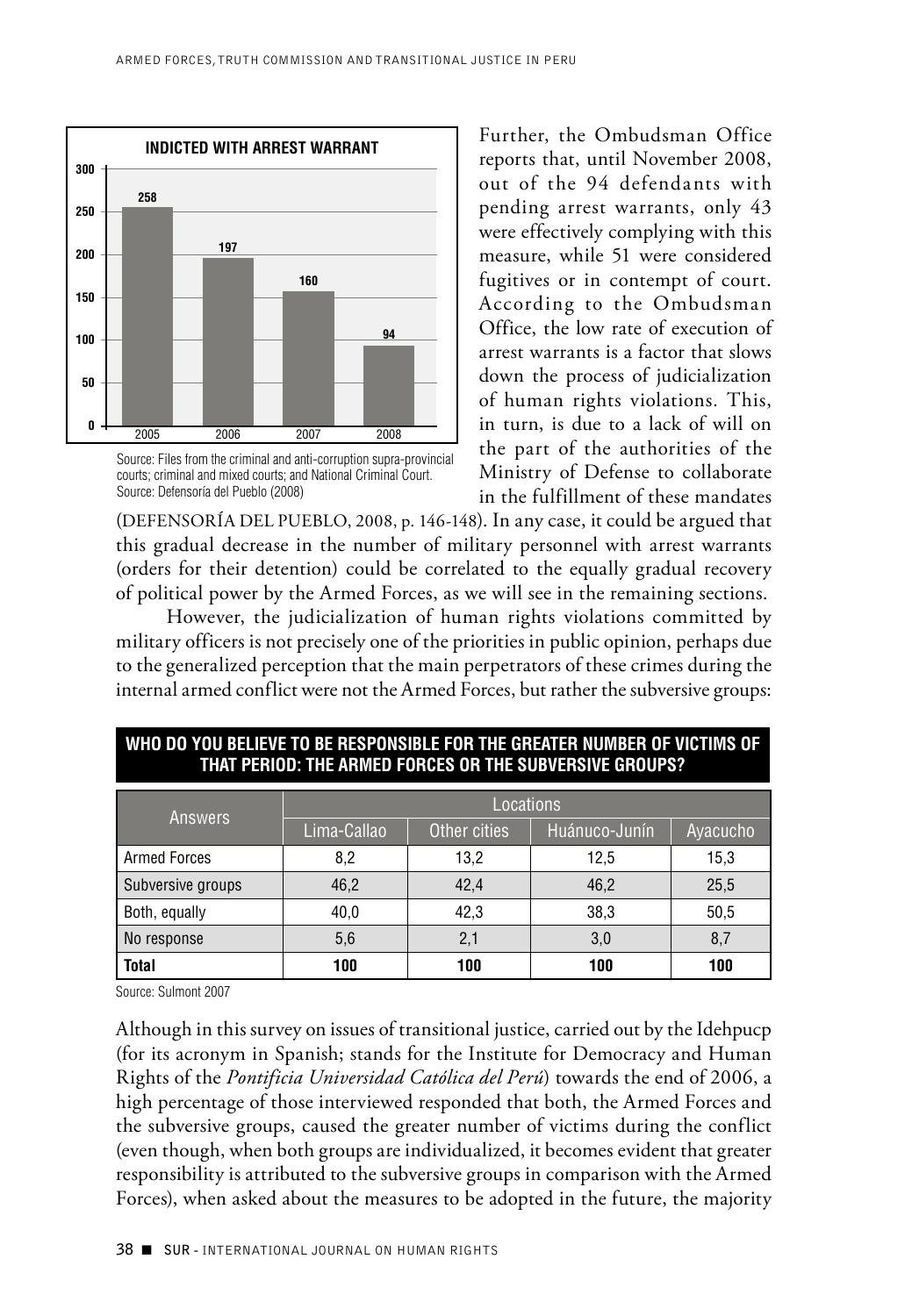of those interviewed answered that the granting of economic reparations and the investment in the development of the poorest areas of the country had priority over the investigation and punishment of those responsible for human rights violations.

## **THINKING ABOUT THE FACTS THAT OCCURRED AND IN THE FUTURE OF THE COUNTRY, OF ALL THE THINGS MENTIONED, WHICH DO YOU BELIEVE IS THE MOST IMPORTANT?**

| <b>Measures</b>                                                                    | <b>Locations</b> |                     |                |                 |  |
|------------------------------------------------------------------------------------|------------------|---------------------|----------------|-----------------|--|
|                                                                                    | Lima-Callao      | <b>Other cities</b> | Huánuco- Junín | <b>Ayacucho</b> |  |
| To provide support and<br>reparation to the victims of<br>violence                 | 20,7             | 22,4                | 31,1           | 32,3            |  |
| To invest in the<br>development of the poorest<br>areas of the country             | 32,5             | 32,2                | 28,7           | 23,8            |  |
| To investigate and punish<br>those responsible for<br>human rights violations      | 24,9             | 16,6                | 13,5           | 23,3            |  |
| To reform our education in<br>order to promote peace                               | 13,5             | 13.3                | 14,7           | 9,3             |  |
| To guarantee that, in the<br>future, the Armed Forces<br>will respect human rights | 5,8              | 14,7                | 10,3           | 4,4             |  |
| No response                                                                        | 2,5              | 0,9                 | 1,8            | 6,9             |  |
| <b>Total</b>                                                                       | 100              | 100                 | 100            | 100             |  |

Source: Sulmont 2007

Lastly, we must indicate that, as mentioned by the Ombudsman Office, one of the factors that has some incidence in the slow development of the proceedings for human rights violations (in many cases they go for more than 7 years without obtaining a judgment) was the lack of collaboration, on the part of the Ministry of Defense, with the institutions in charge of administrating justice, and their reluctance to provide information on the identity of military officers involved in these cases. Without going into greater details, we must note that the excuses given by officers at the Ministry of Defense aim at the inexistence of said information –in many cases it is alleged that the information was either destroyed or that it never existed (it is said, for example, that the record kept of the officers assigned to a particular military base did not include their names, but only their *aliases*, due to security reasons). However, other alternatives to access or reconstruct said information were not attempted (such as the systematic review of the service files of all the officers in order to find out which ones were assigned to certain bases, and at what time).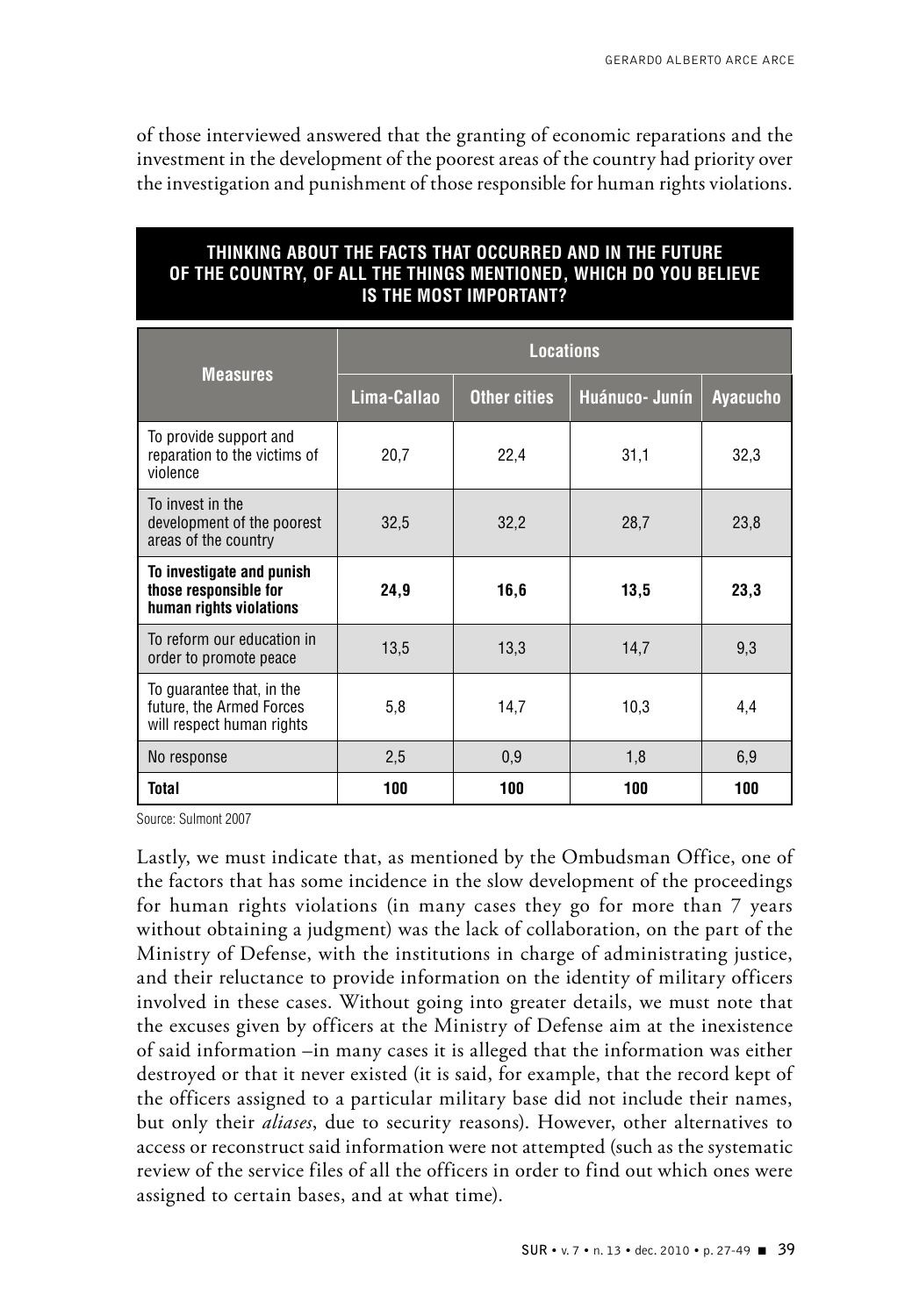# **6 The pronouncements on the human rights trials: requests for legal and political backing**

As we have seen through the statements of the associations of retired military personnel, the years after the democratic transition were a special period in which the relationship between the Armed Forces, and civil and political society were marked by the processes of judicialization of the cases of human rights violations being investigated by the CVR, in which military personnel were involved as the main perpetrators of crimes. The rise in civil-military animosity can be appreciated, for example, in the statement that, in March 2005, a group of 17 former Commanding Generals of the Army –ranging from the ones that led the institution during the '70s, such as generals Francisco Morales Bermúdez (former president of the Republic) and Edgardo Mercado Jarrín, to the ones that did so in this century, such as generals Carlos Tafur, Jose Cacho Vargas and Víctor Bustamante– produced "in interpretation of the feelings of the officers, technicians, non-commissioned officers, troops and draftees, civilian employees and military family", in which they indicate that:

*5. The excesses of several judges and district attorneys who lead the cases against the military personnel being denounced, are fostering feelings and reactions that may have very serious consequences for the future development of the Army personnel, because these would directly affect our national security, possibly generating, among others, the following effects:*

*a) Avoiding taking decisions and actions to resolutely combat those who threaten national security and internal peace, given the fear of legal reprisals to which the officers, technicians, non-commanding officers, troops and draftees are exposed to, due to the lack of legal and political backing for their actions in combat operations and/or reestablishment of the public order.*

*(…)*

*7. As in the past, there are some people and organizations who, consciously or not, collaborate with the psycho-social actions of the terrorists or unfoundedly attack the Army, confusing public opinion in their paltry ambition to obtain privileges or earning notoriety, without understanding that their actions debilitate and divide Peruvian society, by developing a harmful and anti-patriotic behavior, pretending to own the truth in detriment of national unity.*

*8. Thus, we intend that the human rights of all Peruvians are respected, which is why we do not seek conflict or confrontation, neither do we seek to generate any controversies: however, we do urge the Peruvian people to remain vigilant to the actions of ideologies and entities that seek to confront the State and society against their Army. This is the new strategy of terrorism that we all should know in order to combat it, decidedly and frontally.*

(DIARIO EL COMERCIO, 2005, emphasis added by the author).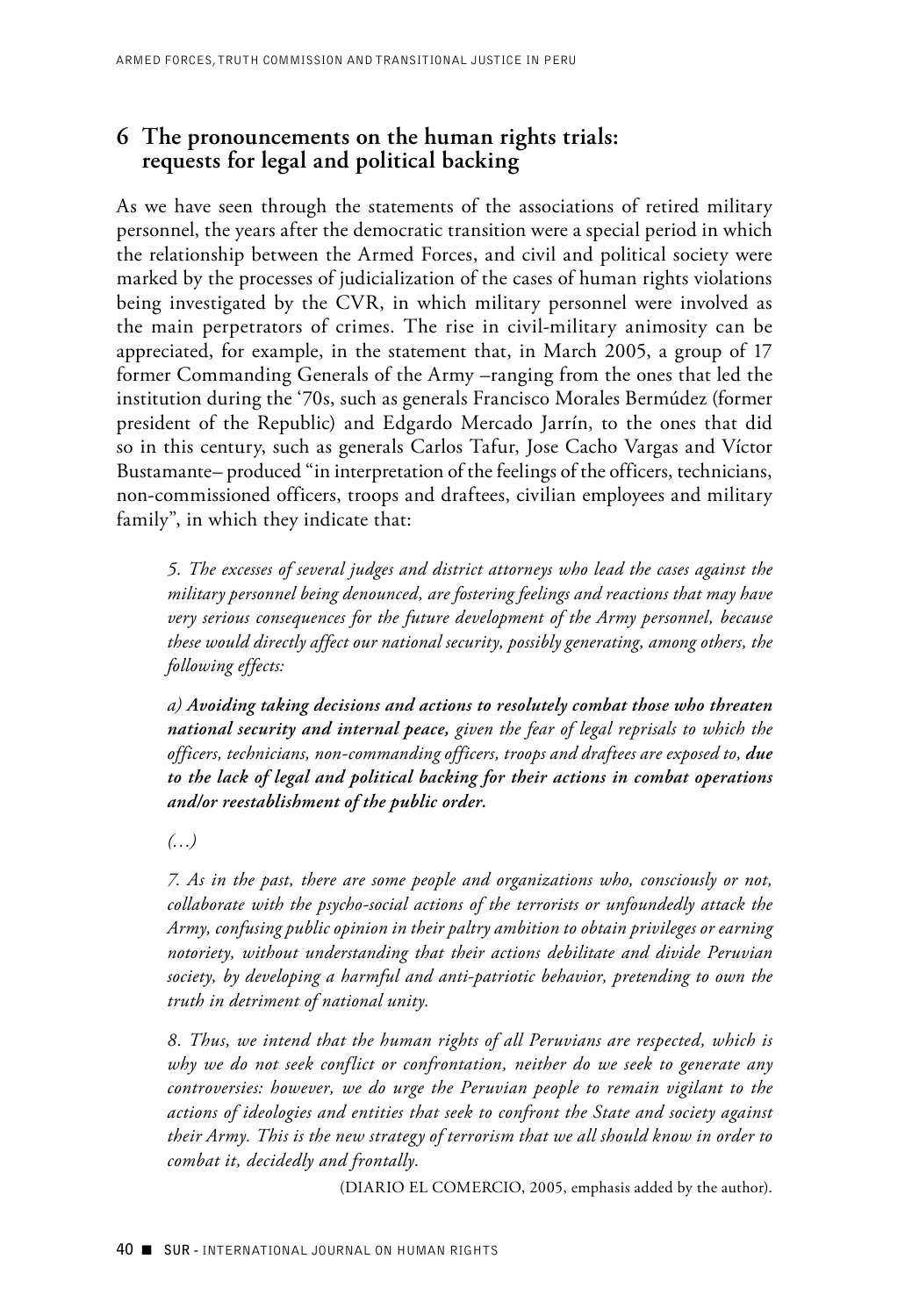Several elements stand out in this statement, among them the critique of the work of the Judiciary and the Public Prosecutor's Office, and the attack on the human rights organizations –and their whimsical linkage with the "strategies of terrorism"–; but the greatest concern is the open threat or blackmail expressed with regard to the Armed Forces not complying with their constitutional functions and missions –meaning the duties assigned to them by political authorities, among which are included the control of internal order under certain circumstances, which would constitute an act of rebellion– unless the military was granted the necessary *"legal and political backing"* understood as immunity against charges of human rights violations committed, both in the past, during the internal armed conflict, as well as during the "*operations of combat and/or reestablishment of the public order*" performed during that time and throughout the decade. In sum, it is a claim that seeks to exchange impunity for obedience, in a context of growing social unrest in which, in some cases –such as the protests developed in the regions of Arequipa and Puno during the years of 2002 and 2003–, the Armed Forces were used to quell the protests that threatened to put the stability of the regime at risk.

# **7 Responses from the State to the demands for political and legal backing**

The electoral process of 2006 brought, as a consequence, a radical change in the political scenario. Indeed, as a product of the elections emerged a new correlation of forces –visible both in the Parliament, as well as in the Executive Branch– very different from the one that had made possible the creation of the CVR during the transitional government, and the development of its mandate during the government of Alejandro Toledo. In this new scenario, the pro-Fujimori sectors, who had been a small minority in Congress during the period between 2001-2006, regained strength and became a gravitational force, allowing the APRA party to conform majorities –together with the *Unidad Nacional* [*National Unity*] party– in order to carry out certain initiatives.

Indeed, after Alan García (APRA, 2006-2011) won the election and took the first decisions of his new government, his alliance with the same sectors that had opposed him in the past –the social, economic and political right wing– became increasingly more apparent. For this reason, Garcia's decision to appoint Allan Wagner as his Defense Minister surprised many, because it was expected that, in an area as sensitive as Defense, and given his new closeness to the most conservative sectors of the business community, the church and the Armed Forces (the last two corporations represented by his closeness to Opus Dei Cardinal Juan Luis Cipriani, and vice-admiral and new vice president Luis Giampietri, respectively), he would name a more conservative politician for this post. It must be noted that this forecast would materialize later in time, with the successive appointments, in the area of Defense, of Antero Flórez Aráoz and Rafael Rey.

Wagner, former foreign minister for García during his first government, a career diplomat with more centrist political preferences, would make an effort to contradict the predictions by political analysts in relation to the possible right-wing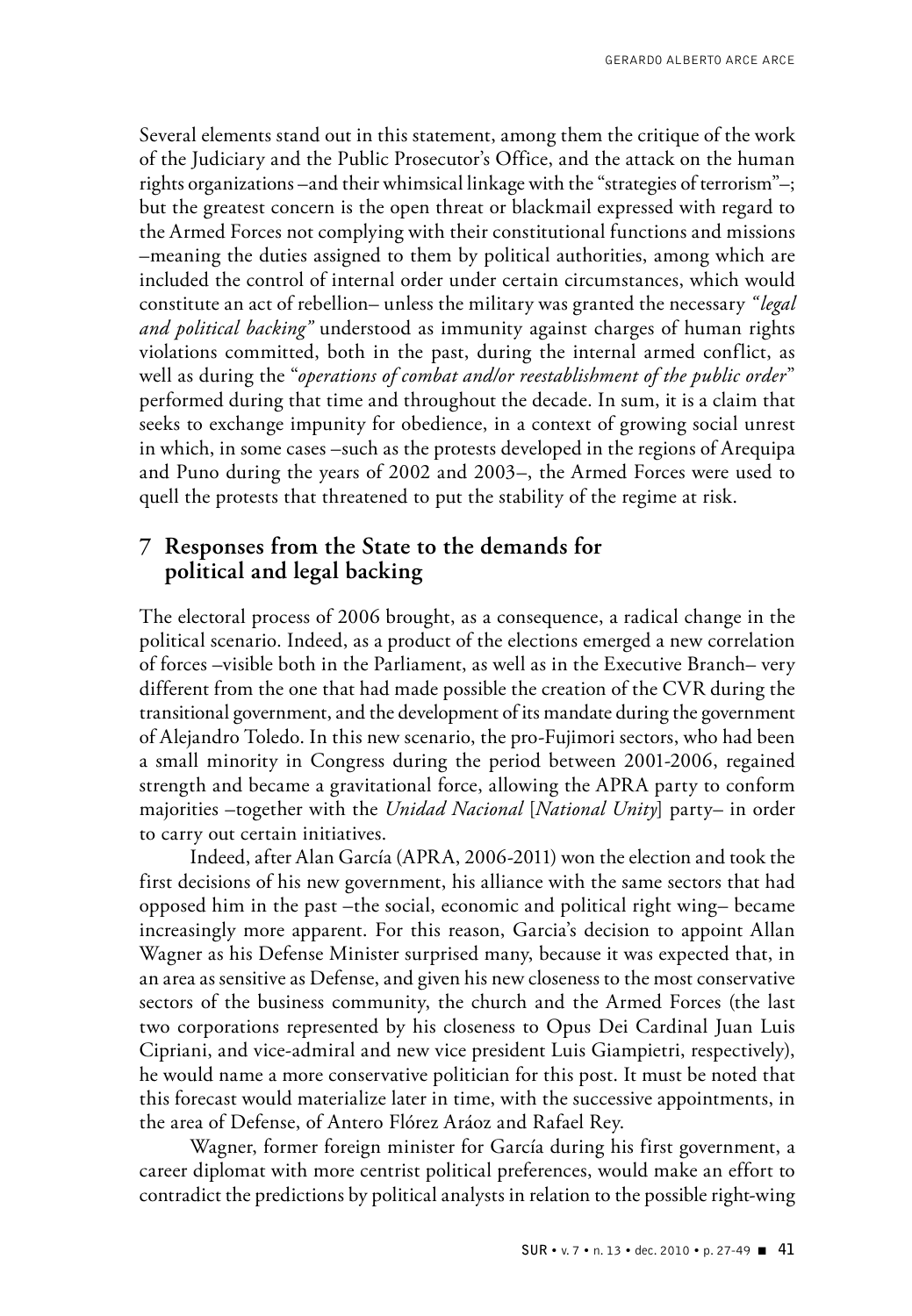conversion of the regime, in that he would name, for the high directing posts of the Ministry of Defense, a prominent team of professionals whose careers did not reflect this alleged move towards the right. However, Wagner's term did mean a "*political and legal backing*" to the military corporation. This materialized through the decision of the ministry to offer free legal assistance –that is, paid for by the State– to the military personnel being prosecuted for human rights violations. Indeed, the same State that refused to grant individual economic reparations to the victims of political violence was, in contrast, committing to pay for the expenses of the legal defense of the perpetrators of those human rights violations. In order to understand the reasoning that prompted Wagner to make this decision, we will quote his very words before the National Defense Commission of Congress, during a presentation before the commission in which he outlined the basic blueprint for his tenure as minister:

*This leads us to other aspects that I have had the chance to mention in public, such as the case of the support of the legal defense of the members of the Armed Forces that are being investigated or prosecuted. The law is for everyone, we are all equal before the law and we all have the same rights and obligations; and one of the rights that the law gives us and the Constitution enshrines, is the right to a defense, and thus there is a necessity for the State and society, not only the State, to come in support of the right to a defense of those who are, at this time, being prosecuted or investigated.*

*(…)*

*Indeed, justice has to be based on due process, in the exercise of a legitimate defense, the defense to which every member is entitled to, but at the same time, to have the responsibilities individualized and avoid putting everything in the same bag, which is affecting, undoubtedly, the morale, as well as the people and their families.*

*Therefore, there is a necessity to attend to this situation, and just as the State is decided to provide economic support in order for this legal defense to be carried out, we also consider that society itself, which was defended by our Armed and Police Forces, should mobilize and support the defense of these members of our institutions.*

(PERU, 2006a).

The free legal defense for alleged perpetrators of human rights violations committed during the internal armed conflict would materialize through a norm (PERU, 2006b) that establishes that the "police or military personnel, either retired or in service, who are criminally denounced or indicted before the civil jurisdiction due to alleged crimes against human rights, for acts performed in the exercise of their duties, in the anti-subversive struggle in the country" (PERU, 2006b, art. 1), would receive a legal defense paid for with resources from the budgets of the ministries of Defense and Interior. Years later, during the term of Rafael Rey, it would come to be known that a large number of indicted military personnel that invoked this norm in order to receive this benefit, requested that the ministry of Defense hire the legal services of the firm of César Nakasaki (and Rolando Souza, a congressman linked to Fujimori) who was also the lawyer of Alberto Fujimori in the case of the killings of *La Cantuta*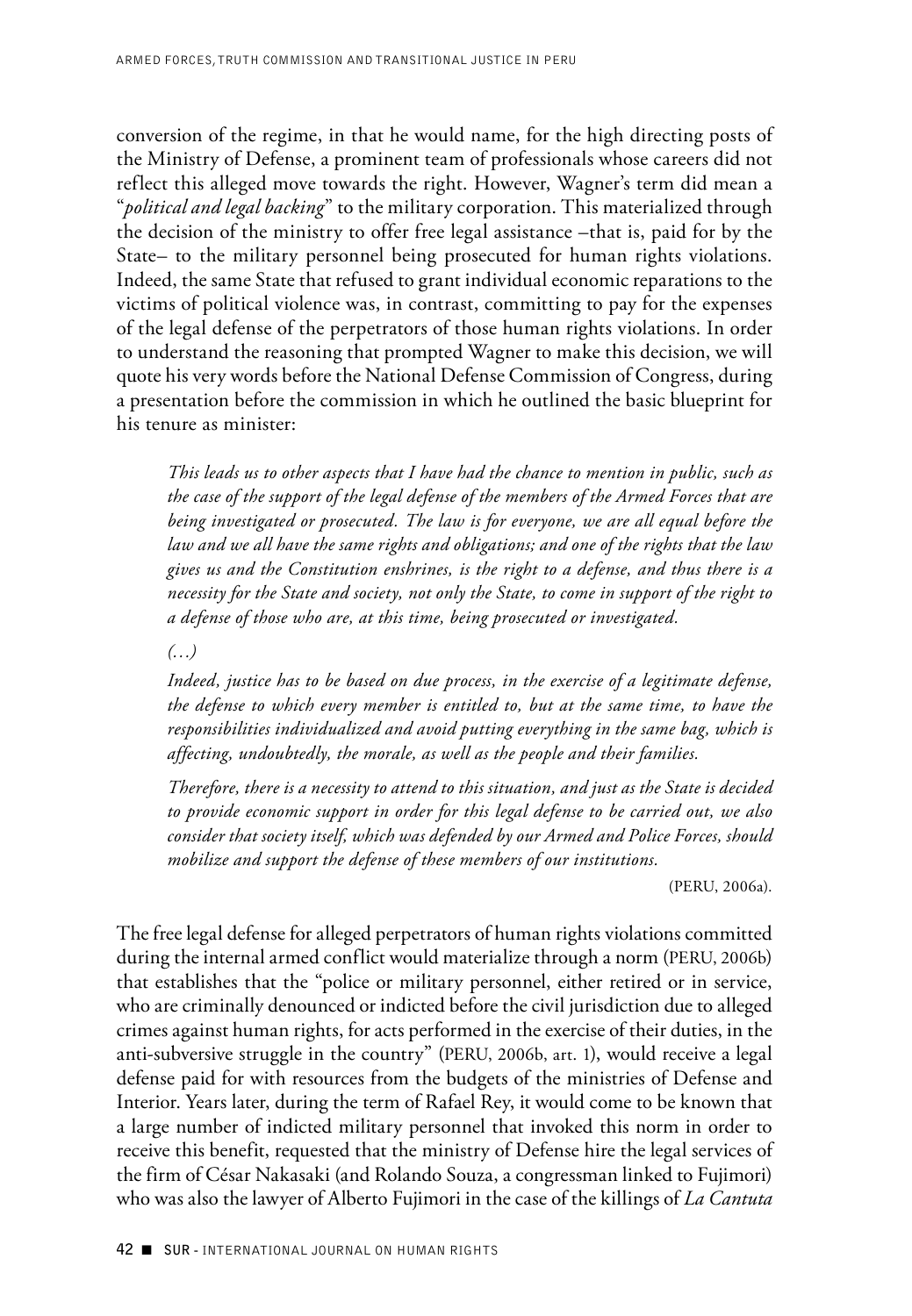and *Barrios Altos*, as well as of other military leaders indicted for corruption during the Fujimori regime (DIARIO EL COMERCIO, 2009, DIARIO LA REPÚBLICA, 2009).

This positive predisposition towards the indicted military personnel, by minister Wagner, would be deepened after his replacement, as minister of Defense, by Antero Flórez Aráoz, towards the end of 2007. The animosity of Flórez Aráoz against the sectors that defend the cause of human rights, as well as his defense of the military personnel being tried for these crimes, would become evident with his stern opposition to the creation of a Museum of Memory to remember the victims of the process of political violence lived by Peru in the previous decades. After an offer from the German government of a two-million dollar donation for the construction and implementation of this Museum, towards the end of 2008 (an offer that was initially rejected by the García administration), Flórez Aráoz became the main spokesperson in opposition to this initiative within the cabinet of ministers, clearly and publicly expressing the official position that the construction of a memorial to remember the crimes committed by agents of the State –among other actors– in the context of the armed conflict, was not exactly a priority for the government, which should rather be working towards the fight against poverty.5

Flórez Aráoz would be greatly surprised when, a few days later, and after a heated debate in the media in which he exchanged severe epithets with writer Mario Vargas Llosa (LLOSA, 2009), the government created a High Level Commission for the management and implementation of the Museum of Memory,<sup>6</sup> presided precisely by Vargas Llosa and composed by Monseñor Luis Bambarén, Frederick Cooper, Fernando de Szyszlo, Juan Ossio, Enrique Bernales and Salomón Lerner (the last two, former members of the CVR). However, it must be noted that in the mandate granted to said High Level Commission there is no mention related to the human rights violations perpetrated by State agents during the internal armed conflict, but rather only to the ones perpetrated by subversive groups. Indeed, the mandate of that commission consists of:

*Ensuring that the Museum of Memory represents with objectivity and amplitude of spirit the tragedy lived by Peru during the subversive actions of Sendero Luminoso and*  the Revolutionary Movement Túpac Amaru during the last decades of the 20<sup>th</sup> century, *with the purpose of showing to the Peruvians the tragic consequences that result from ideological extremism, the transgression of the law and the violation of human rights, in order for our country not to relive such regrettable experiences.*

(PERU, 2009, art. 2).

If we compare this restricted mandate with the ample mandate given to the CVR –which had the mission to investigate human rights violations perpetrated both by subversive groups, as well as by State agents–, this would give the impression that, during the internal armed conflict, the Armed Forces had no participation in the perpetration of human rights violations. However, it would be difficult to expect something different from a government like that of Alan García, given his responsibility in the government during part of the period of political violence, and his current alliances. Indeed, the extreme sensitivity generated by this initiative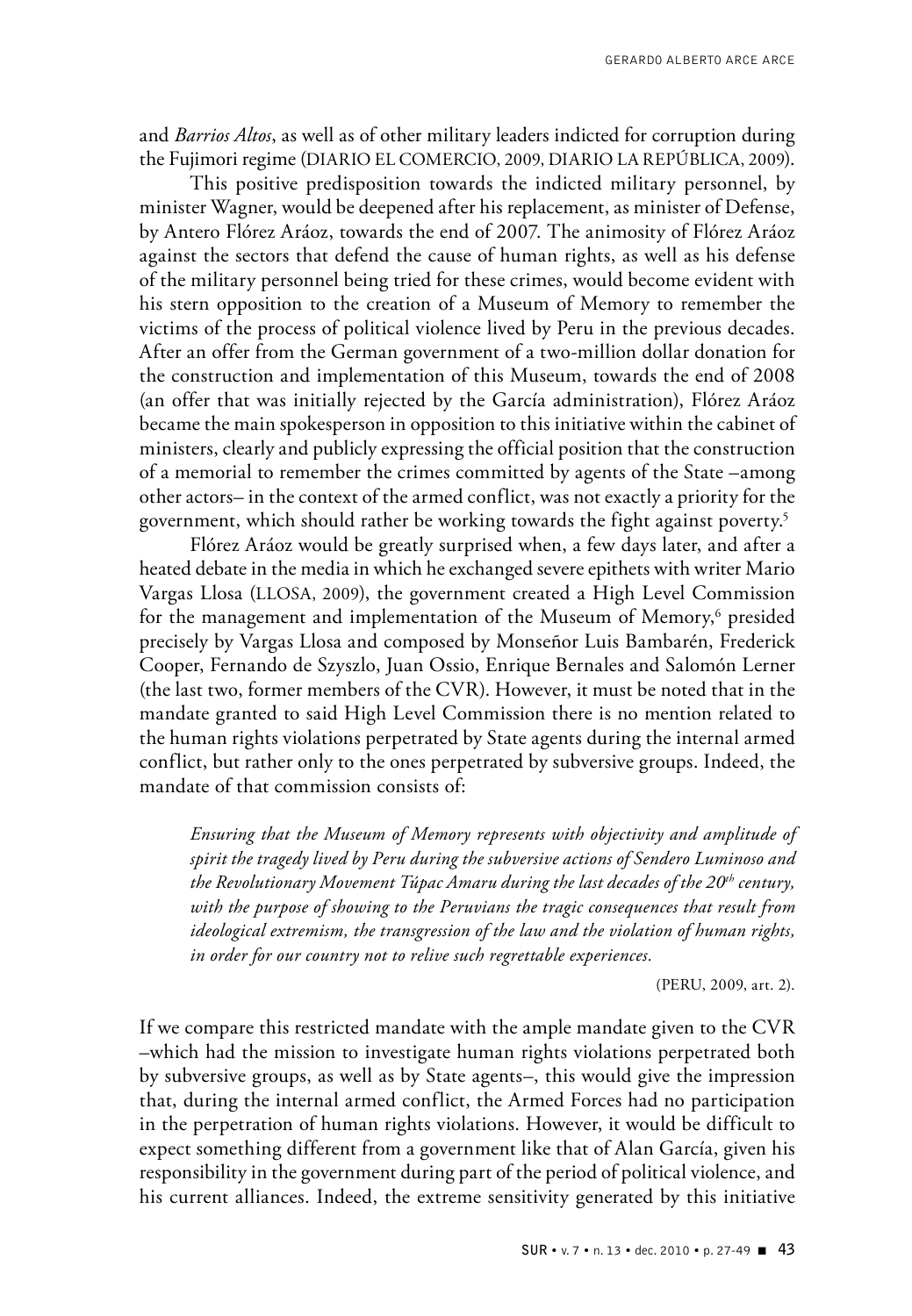among different public sectors (among them, the Armed Forces, themselves), motivated the commission presided by Vargas Llosa to work in great detail to ensure its viability. In this context it can be understood that Vargas Llosa had to request a meeting with the Commanding General of the Army, General Otto Guibovich, in order to "exchange ideas regarding the contents and scope" of the Museum –now known as Venue for Memory– and explain to him that it would have no ideological bias nor any hostility towards the Armed Forces (DIARIO PERÚ, 2010).

In July 2009, three months after the incident with Vargas Llosa, Flórez Aráoz would be replaced, in the direction of the Ministry of Defense, by Rafael Rey. This character, as a member of the Opus Dei and a representative of a social and political ultra-conservative tendency, probably represents, better than his predecessors, the correlation of forces in current Peru, as well as the political alliances held by the García government. It is no exaggeration to affirm that Rafael Rey would turn the militant defense of military personnel indicted for human rights violations into the *leit motiv* and the *raison d'être* of his tenure at Defense. This was reflected in the approval of several initiatives (both, materially, as well as symbolically) in favor of the military personnel indicted for human rights violations. The main one would be the promulgation, in September 2010, of Legislative Decree No. 1097, on the "application of procedural norms for crimes that imply human rights violations". Said decree established the application of the New Procedural Criminal Code to the military personnel being prosecuted of these crimes, with the purpose of making trials more agile and reducing their duration. But it also gave ample powers to judges in order to change arrest warrants into orders of appearance in court for the accused military personnel, surrendering the "care and vigilance" of the accused to the armed institutions to which they belong. Likewise, this norm established the "dismissal due to excesses in the terms of instruction or of the preparatory investigation" (article 6). The term after which the judges could approve said dismissal, in accordance with the New Procedural Criminal Code, is that of 36 months, deadline that had already been greatly overcome in most of the judicial procedures against military personnel who perpetrated violations of human rights during the internal armed conflict –most of these procedures were initiated between 2003 and 2005.

Likewise, in said norm, a series of benefits for indicted military personnel were approved, such as the possibility of annulling arrest warrants, for cases of indicted fugitives of justice, in exchange for a bail bond that could be paid for by the Armed Forces themselves, using public resources (in a similar manner to the payment of the legal defense approved during Wagner's mandate):

*In relation to those being prosecuted, who are declared absent or in contempt of court, and who express their will to comply with the law, the judge may change the arrest warrant in order to resolve the condition of absentee or contemptuous, imposing an economic bond, if the income of the accused allows for it, which may be substituted by a personal bond, both suitable and sufficient, from the accused himself or from a family member, or a third-party guarantor, be it either a natural or juridical person, or the military or police institution to which they belong.*

(PERU, 2010, art. 4).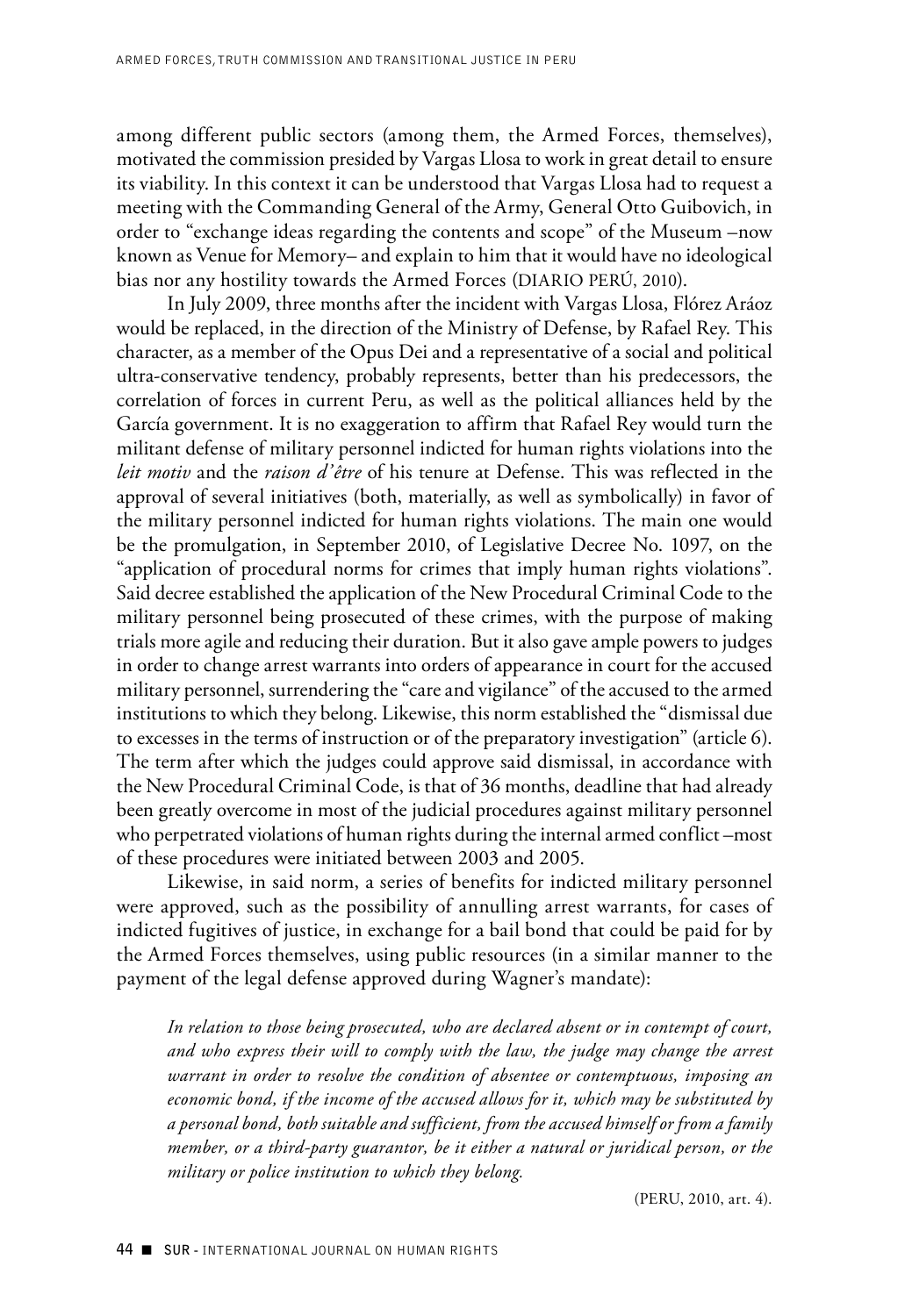Finally, another of the provisions of this norm, which could imply serious consequences for the process of judicialization of human rights violations, is the final provision that establishes that the application of the "Convention on the Non-Applicability of Statutory Limitations to War Crimes and Crimes Against Humanity", signed by the Peruvian state in 2003, would only be legally binding from that date on. This would mean that the crimes committed before 2003 could not be considered "crimes against humanity", nor judged as such, but only as common crimes, subjected to the statutory limitations established for them (terms that, in most cases, had already been overcome). It must be noted that, after a few days of the approval of this norm, there were already 21 military men who had requested the archiving of their cases under the protection of the provisions on dismissal, among them, those responsible in the cases of *Barrios Altos*, Pedro Yauri, and the *Santa*, Santiago Martín Rivas, Carlos Pinchilingue, Nelson Carbajal, Jesús Sosa, among others (members of the Colina Group) (DIARIO LA REPÚBLICA, 2010a; DIARIO EL COMERCIO, 2010).

However, Legislative Decree No. 1097, which for many did not constitute anything other than a covert amnesty, generated stern criticism from multiple sectors, both at the national and international levels. In Peru, criticism did not come only from human rights organisms, grouped under the National Coordinator for Human Rights, but also from State institutions, such as the Public Prosecutor's Office, whose authorities issued a public statement against the decree and even issued an internal order aimed at avoiding the application of the decree by the system for the administration of justice (DIARIO LA REPÚBLICA, 2010b). To the statements against LD 1097 by several institutions and civil society collectives in Peru (Bar Association of Lima, Episcopal Conference, etc.), must be added the declarations by several foreign institutions, both from NGOs like WOLA or Human Rights Watch, as well as from international organizations such as the Inter-American Commission on Human Rights, and even, from the United Nations Special Rapporteur on Human Rights.

In the political sphere, criticism for LD 1097 came not only from the government opposition –the Nationalist Party presented, before the Constitutional Tribunal, a lawsuit of unconstitutionality against this decree– but also from the very members of APRA in Parliament (RPP, 2010; DIARIO LA REPÚBLICA, 2010). As days went by, the rejection for LD 1097 became increasingly generalized. One of the factors that contributed to the generalization of this rejection –both in public opinion, as well as within the political society– was the revealing of the participation of César Nakasaki, former lawyer for Alberto Fujimori, in the elaboration of this norm (IDL-REPORTEROS, 2010).

All of this produced ample rejection within public opinion. A symptom of this rejection was the resignation of Mario Vargas Llosa from the commission in charge of implementing the Venue for Memory. In his letter of resignation, Vargas Llosa indicated that the reason for this was grounded on his rejection of LD 1097, which he described as a "barely disguised amnesty to benefit a good number of people linked to the dictatorship and, either accused or being prosecuted, for crimes against human rights" (a few weeks after this event, the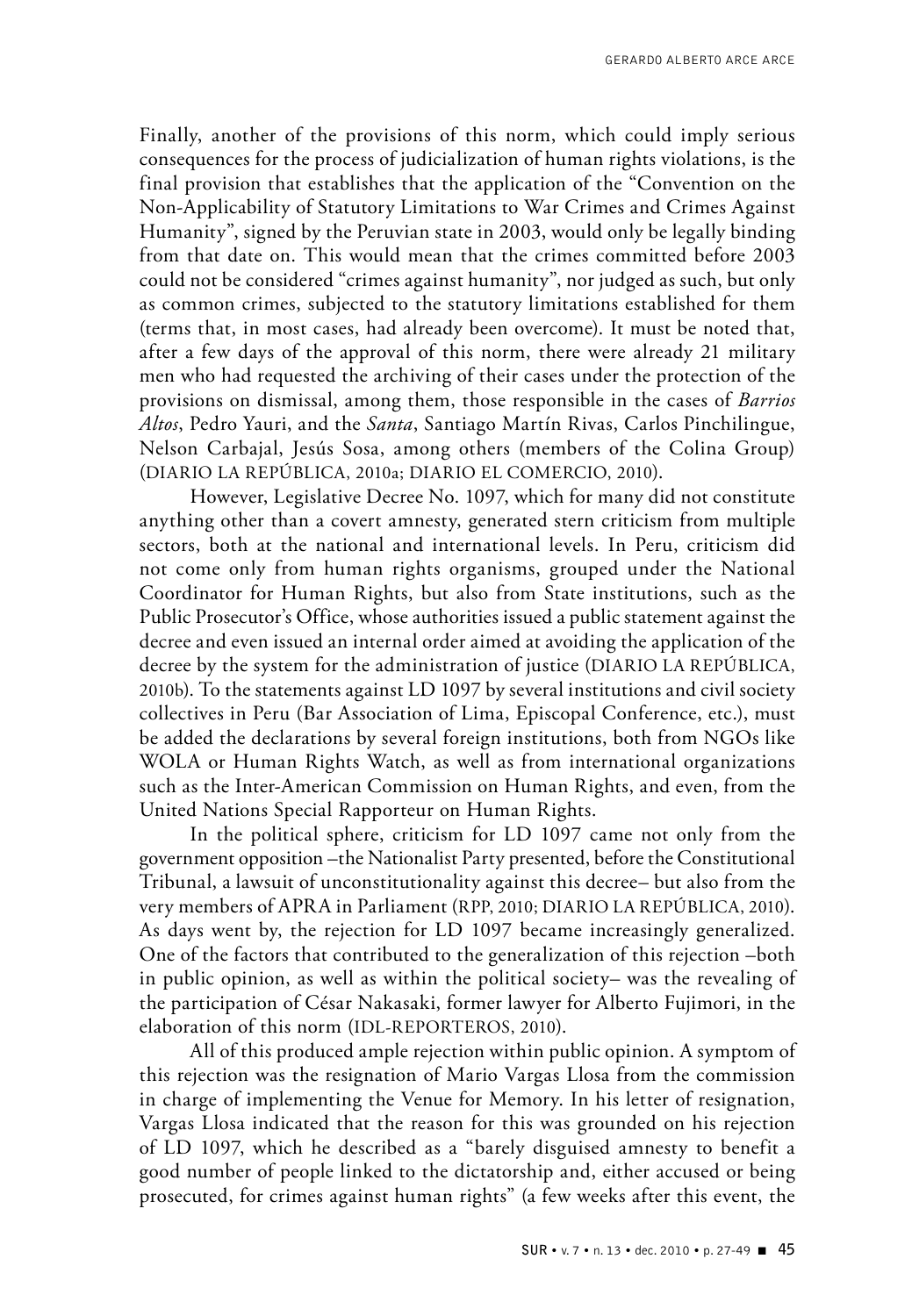writer would receive the Nobel Prize in Literature).7 The same day in which his resignation was made public –13 September 2010–, the Executive Branch presented Congress with a bill through which the derogation of LD 1097 was requested. The following day, the plenary of Congress approved the derogation of this norm (which, thus, was in force for only 13 days) by 90 votes in favor and only one against. The single vote against came from vice president and former Admiral (r) Luis Giampietri. It stands out that, in this opportunity, not even Fujimori's supporters, who had initially defended the decree, had voted against its derogation. It is possible that this decision may have been influenced by preelectoral calculations, given that these incidents happened only 7 months before the general elections of 2011, in a context in which the great majority of public opinion was against this measure.

# **8 Conclusions**

Throughout these pages we have wanted to present the main strategies, both discursive and political, used by the Armed Forces and the sectors that presented themselves as their spokespersons, with regard to the processes of transitional justice and clarification of responsibilities that had to be faced in the period immediately after the transition to democracy. Among the main strategies used by the military corporation stand out the statements by the former Commanding Generals and the association of retired military, in which they would constantly request "political and legal backing", to defend them from the accusations for human rights violations perpetrated during the internal armed conflict, and with the threat that the Armed Forces would not fulfill their constitutional missions if this support failed to materialize, in a context in which social conflicts were increasing –and military participation in them– and participation of the Armed Forces in the counter-insurgent strategy against the remnants of the *Sendero Luminoso* in the valley of the rivers Apurimac and Ene (VRAE), was being intensified.

Political society responded to this request for support through several measures: the approval of legal defense services paid for by the State for indicted military personnel, the opposition of the Ministry of Defense to the creation of the Museum of Memory, and the issuance of Legislative Decree 1097 on procedural and penitentiary norms. These initiatives, which sought to benefit, either materially or symbolically, the military personnel being prosecuted, entailed serious obstacles for the transitional justice process, and for the access to truth, justice and reparation claimed by the victims of the political violence that took place in Peru in the last decades.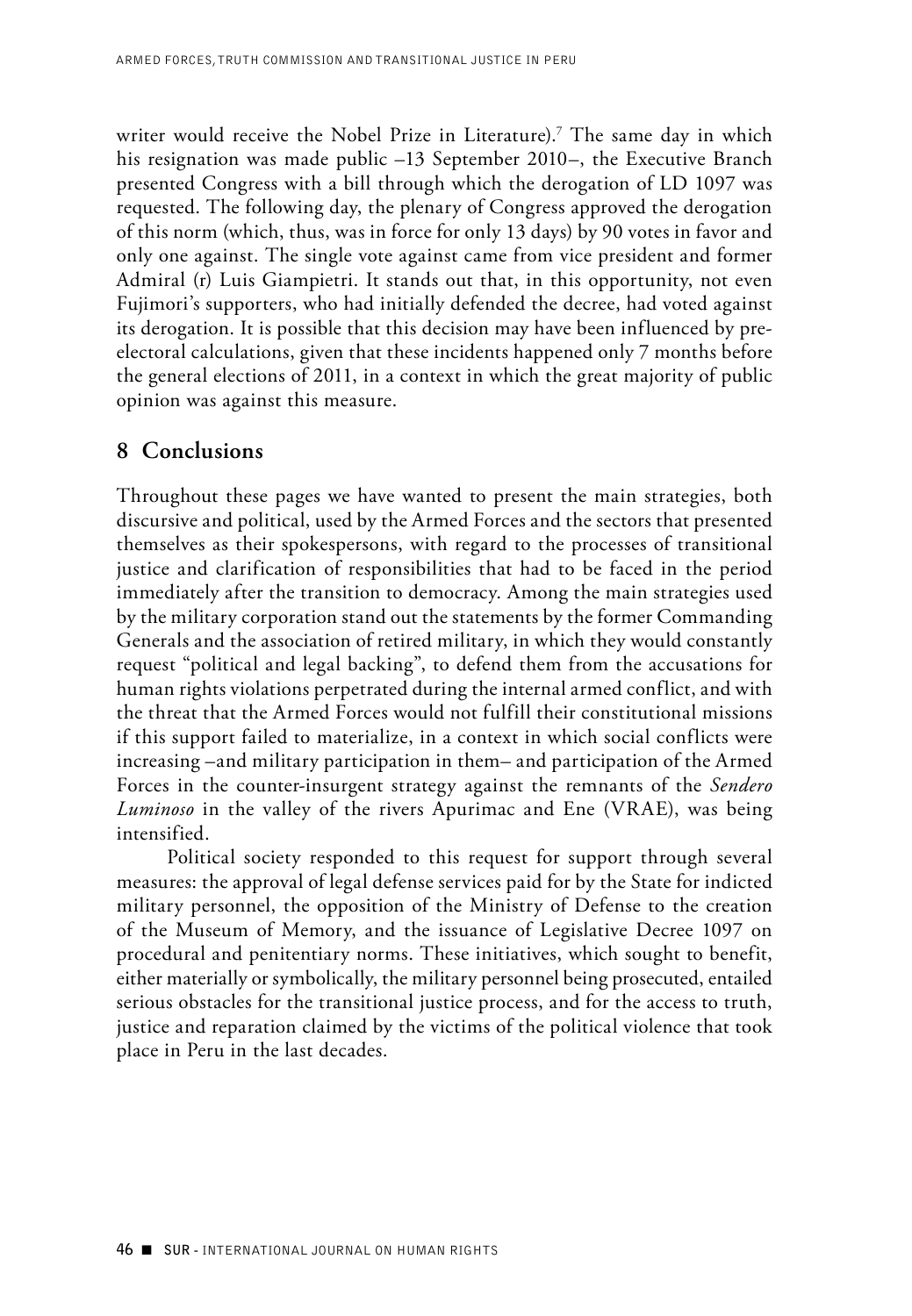# **REFERENCES**

# **Bibliography and Other Sources**

- AGÜERO, F. 1995. **Militares, civiles y democracia**. La España post franquista en perspectiva comparada. Madrid: Alianza editorial.
- AMES, R. 2005. Violencia, Verdad…¿Reconciliación en el Perú?. En: REÁTEGUI, F. (Coord.). **El incierto camino de la transición**: A dos años del Informe Final de la Comisión de la Verdad y reconciliación. Lima: Idehpucp. p. 37-60. (Documentos de Trabajo Serie Reconciliación n. 1).
- COMISIÓN DE LA VERDAD Y RECONCILIACIÓN (CVR). 2002. Oficina de Comunicaciones e Impacto Público. **Altos oficiales presentaron proyecto Ejército 2021**: Comisión de la Verdad y Reconciliación se reúne con integrantes del Ejército del Perú. Lima, 17 jun. 2002. (Nota de prensa, n. 79).

\_\_\_\_\_\_. 2003a. Oficina de Comunicaciones e Impacto Público. **Comisión de la Verdad se reúne con altos jefes de las FFAA**. Lima, 18 marzo 2003. (Nota de prensa, n. 186).

\_\_\_\_\_\_. 2003b. **Informe Final**. Lima: CVR.

- DEFENSORÍA DEL PUEBLO. 2008. **A 5 años de los procesos de reparación y justicia en el Perú. Balance y desafíos de una tarea pendiente.** Lima: Defensoría del Pueblo. (Serie Informes Defensoriales – Informe, n. 139).
- DIARIO CORREO.2003. **Pronunciamiento de los ex Comandantes Generales de las FFAA al pueblo peruano sobre el Informe Final de la Comisión de la Verdad y Reconciliación**, 23 sept.
- DIARIO EL COMERCIO.2003a. **Pronunciamiento**, Asociación de Oficiales Generales y Almirantes, 24 sept.

\_\_\_\_\_\_\_.2003b. **Pronunciamiento en torno a las conclusiones del Informe de la Comisión de la Verdad y Reconciliación**, Confiep, 26 sept.

\_\_\_\_\_\_. 2005. **Pronunciamiento de los Ex Comandantes Generales del Ejército**, 15 marzo 2005.

\_\_\_\_\_\_. 2009. **Rey pide que abogado de Fujimori defienda a militares procesados**, 5 dic. 2009. Available at: <http://elcomercio.pe/noticia/377641/rey-pide-queabogado-fujimori-defienda-militares-procesados>. Last accessed on: Nov. 2010.

\_\_\_\_\_\_. 2010. **Sala Penal Especial verá pedido de Grupo Colina**, 7 sept. 2010. Available at: <http://elcomercio.pe/impresa/notas/sala-penal-especial-vera-pedidogrupo-colina/20100907/635215>. Last accessed on: Nov. 2010.

DIARIO LA REPÚBLICA. 2009. **Ministro Rafael Rey contratará a Nakasaki**, 5 dic. Available at: <http://www.larepublica.pe/politica/05/12/2009/ministro-rafael-reycontratara-nakazaki>. Last accessed on: Nov. 2010.

\_\_\_\_\_\_. 2010a. **Fiscal pide rechazar DL 1097**, 7 sept. Available at: <http://www. larepublica.pe/archive/all/larepublica/20100907/1/node/287903/total/01>. Last accessed on: Nov. 2010.

\_\_\_\_\_\_. 2010b. **Fiscales adoptan directiva para oponerse a decreto de impunidad**, 9 sept. Available at: <http://www.larepublica.pe/politica/09/09/2010/fiscales-adoptandirectiva-para-oponerse-al-decreto-de-impunidad>. Last accessed on: Nov. 2010.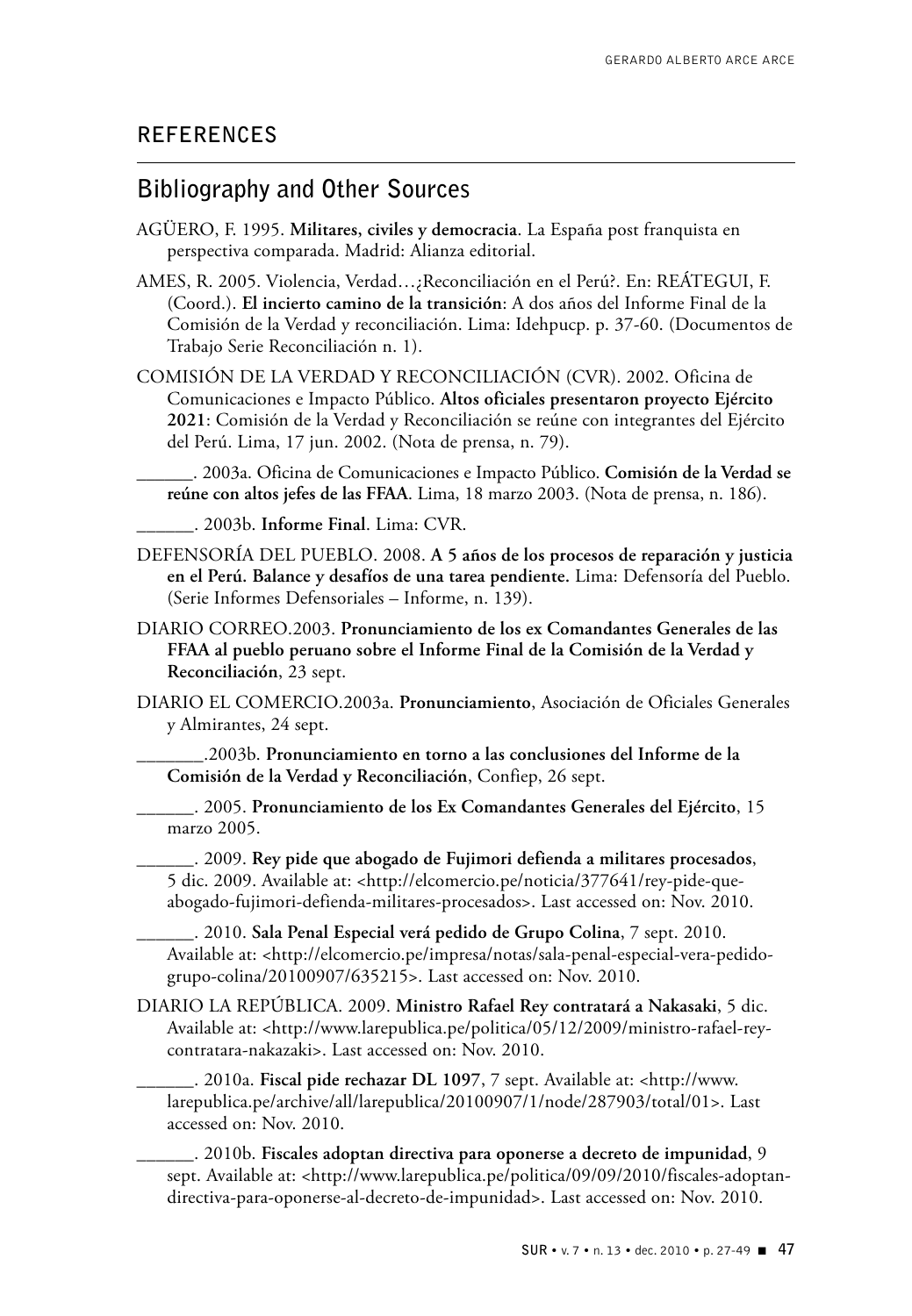\_\_\_\_\_\_. 2010c. **Gonzales Posada: DL 1097 afecta imagen del gobierno**, 13 sept. Available at: <http://www.larepublica.pe/politica/13/09/2010/gonzales-posada-dl-1097-afecta-la-imagen-del-gobierno>. Last accessed on: Nov. 2010.

- DIARIO PERÚ. 2010. **Vargas Llosa y Guibovich se reúnen hoy para hablar de Lugar de la Memoria,** 4 feb. 2010. Available at: <http://peru21.pe/noticia/410198/vargasllosa-guibovich-se-reunen-hoy-hablar-lugar-memoria>. Last accessed on: Nov. 2010.
- GUILLEROT, J. 2003a. **Y después de la CVR ¿qué?** Informe semanal sobre las reacciones al informe final de la CVR y los avances respecto a sus recomendaciones. Semana 8-14 sept. 2003. Available at: <http://www.aprodeh.org.pe/sem\_verdad/ documentos/ydespues/02.pdf>. Last accessed on: Nov. 2010.

\_\_\_\_\_\_. 2003b. **Y después de la CVR ¿qué?** Informe semanal sobre las reacciones al informe final de la CVR y los avances respecto a sus recomendaciones. Semana 17-23 nov. 2003. p. 14-17. Available at: <www.aprodeh.org.pe/sem\_verdad/ documentos/ydespues/12.pdf>. Last accessed on: Nov. 2010.

- IDL-Reporteros. 2010. **Quiénes estuvieron detrás de las leyes de impunidad**, 10 sept. Available at: <http://idl-reporteros.pe/2010/09/10/quienes-estuvieron-detras-de-lasleyes-de-impunidad/>. Last accessed on: Nov. 2010.
- KOONINGS, K.; KRUIJT, D. 2003. **Ejércitos políticos**: las Fuerzas Armadas y la construcción de la nación en la era de la democracia. Lima: IEP.
- LLOSA, V. 2009. El Perú no necesita museos. **Diario El Comercio**, 8 marzo. Available at: <http://elcomercio.pe/impresa/notas/peru-no-necesitamuseos/20090308/256015>. Last accessed on: Nov. 2010.

PERU. 2001. **Decreto Supremo n. 065-2001**- **PCM**, 4 de junio del 2001.

\_\_\_\_\_\_. 2004. Congreso de la Republica. **En la sala de la corrupción**: videos y audios de Vladimiro Montesinos (1998-2000). Lima: Fondo Editorial del Congreso de la República. 6 Tomos.

\_\_\_\_\_\_. 2006a. Congreso de la República. Comisión de Defensa Nacional, Orden Interno, Desarrollo Alternativo y Lucha contra las Drogas. **Transcripción de la sesión**, 6 sept.

\_\_\_\_\_\_. 2006b. **Decreto Supremo n. 061-2006-PCM**, 23 de septiembre del 2006. Normas Legales de El Peruano.

\_\_\_\_\_\_. 2009. **Resolución Suprema No. 059-2009-PCM**, del 1 de abril del 2009.

\_\_\_\_\_\_. 2010. **Decreto Legislativo n. 1097**, el 1 de septiembre de 2010. Artículo 4.

ROSPIGLIOSI, F.; BASOMBRÍO, C. 2006. **La seguridad y sus instituciones en el Perú a inicios del siglo XXI**. Reformas democráticas o neomilitarismo. Lima: IEP.

- RPP. 2010. **Congresistas Pastor y Abugattás cuestionan al gobierno por DL 1097**, 10 sept. Available at: <http://www.rpp.com.pe/2010-09-10-congresistas-pastor-y-abugattascuestionan-al-gobierno-por-dl-1097-noticia\_294199.html>. Last accessed on: Nov. 2010.
- SULMONT, D. 2007. "Las distancias del recuerdo. Memoria y opinión pública sobre el conflicto armando interno en el Perú, 1980-2000". En: *Memoria. Revista sobre cultura, democracia y derechos humanos*. No.2, pp 9-28.
- VICH, V. 2003*.* Bowling for Perú. Los estudios subalternos frente al Ministerio de Defensa. **Desco, Revista Quehacer**, n. 144, sept.-oct.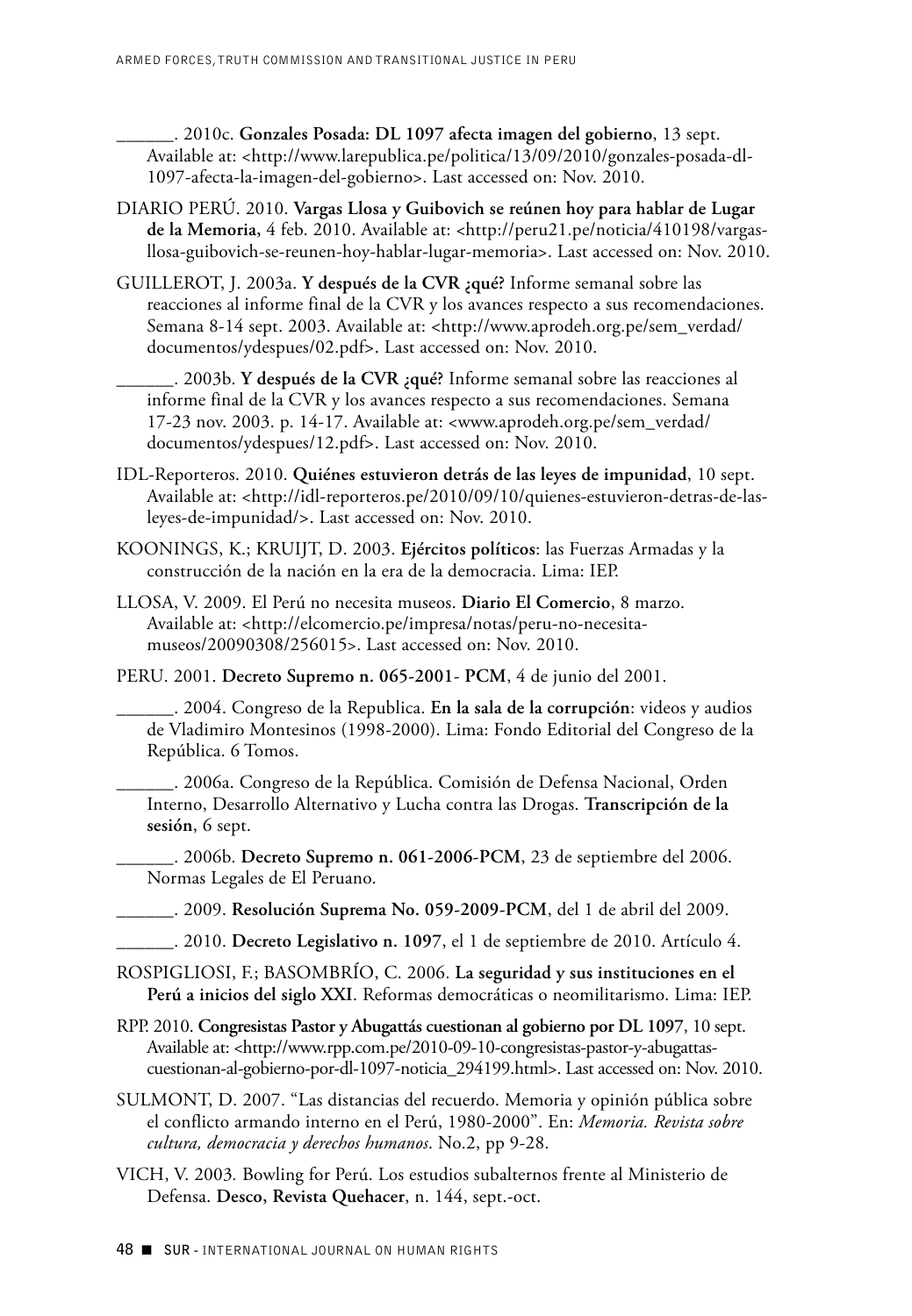# **NOTES**

**1.** A few days after assuming his post, the new Minister of Defense, Gral. (r) Walter Ledesma, retired all members of the class of 1966 to which Vladimiro Montesinos belonged (12 division generals who comprised the highest command of the army) (ROSPIGLIOSI; BASOMBRÍO, 2006).

**2.** *Meeting at the Army General Headquarters. Draft of Act. 16 February 2002.* Document that is part of the documentary resources that the CVR delivered to the Ombudsman Office, after concluding its mandate, and which is currently located in the archives of the Center for Information for the Collective Memory and Human Rights. The code of the document is SCO-310-01-012.

**3.** It must be noted that Arias Graziani also served as the presidential advisor in matters of security and defense throughout the entire presidential term of Alejandro Toledo.

**4.** Aside from these 339 being processed for cases presented by the CVR and the Ombudsman, there are 28 other military personnel indicted (out of which 22 belong to the Army) for cases presented by the Inter-American Commission on Human Rights.

**5.** "*Flórez Aráoz: Crear Museo de la Memoria no es prioridad para el Perú* [*Flórez Aráoz: Creating Museum for Memory is not a priority for Peru*]" In Radio Programas del Peru, February 26 of 2009. Available at: <http://www.rpp.com.pe/2009-02-26 flores-araoz--crear-museo-de-la-memoria-no-esprioridad-para-el-peru-noticia\_166846.html>. Last accessed on: Nov. 2010.

**6.** Through Resolución Suprema No. 059-2009- PCM, of April 1st, 2009.

**7.** The text of the letter can be read at: <http:// www.scribd.com/doc/37361078/Carta-de-renunciade-Mario-Vargas-Llosa>.

### RESUMO

Nos últimos anos, o Peru tem atravessado um processo em grande medida decisivo para as relações entre as forças armadas e as esferas política e civil da sociedade marcadas, particularmente, pelo estabelecimento de uma Comissão da Verdade e Reconciliação e pela judicialização das violações de direitos humanos ocorridas durante o conflito armado interno, protagonizado pelo grupo terrorista Sendero Luminoso e pelas forças de segurança do Estado (1980-2000). Esse processo provocou críticas ferozes por parte das forças armadas, por meio de uma série de discursos e estratégias que buscavam limitar seu escopo, o que se deu pela demanda constante por respaldo político e jurídico de autoridades políticas para que a Comissão pudesse exercer suas funções.

### PALAVRAS-CHAVE

Peru - Forças Armadas - Democracia – Direitos humanos – Comissão da Verdade – Justiça transicional

#### RESUMEN

El Perú ha vivido en los últimos años un proceso que en gran medida determinó la dinámica de las relaciones entre las Fuerzas Armadas y la sociedad política y civil: la instalación de una Comisión de la Verdad y Reconciliación, y la judicializaciòn de las violaciones de derechos humanos cometidas durante el conflicto armado interno, protagonizado por el grupo terrorista Sendero Luminoso y las fuerzas de seguridad del estado (1980-2000). Este proceso generó airadas reacciones desde las Fuerzas Armadas, a través de un conjunto de discursos y estrategias que intentaban limitar sus alcances, por medio de continuos pedidos a las autoridades políticas de medidas de respaldo político y legal para cumplir con sus funciones.

### PALABRAS CLAVE

Perú – Fuerzas Armadas – Democracia – Derechos humanos – Comisión de la Verdad – Justicia transicional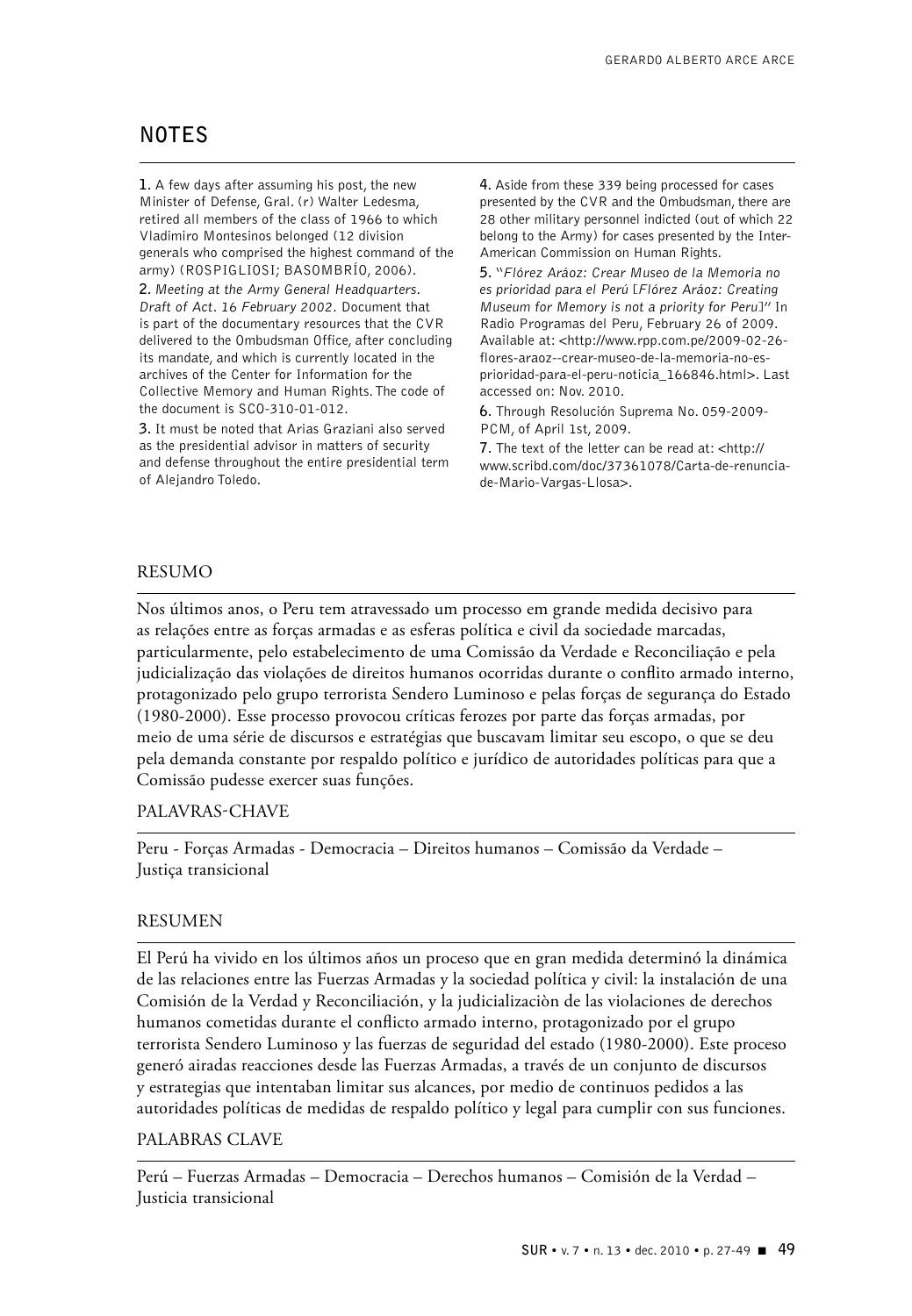Previous numbers are available at <www.surjournal.org>.

### **SUR 1,** v. 1, n. 1 , Jun. 2004

EMILIO GARCÍA MÉNDEZ Origin, Concept and Future of Human Rights: Reflections for a New Agenda

FLAVIA PIOVESAN Social, Economic and Cultural Rights and Civil and Political Rights

OSCAR VILHENA VIEIRA AND A. SCOTT DUPREE Reflections on Civil Society and Human Rights

JEREMY SARKIN The Coming of Age of Claims for Reparations for Human Rights Abuses Committed in the South

VINODH JAICHAND Public Interest Litigation Strategies for Advancing Human Rights in Domestic Systems of Law

PAUL CHEVIGNY Repression in the United States after the September 11 Attack

SERGIO VIEIRA DE MELLO Only Member States Can Make the UN WorkFive Questions for the Human Rights Field

#### **SUR 2,** v. 2, n. 2, Jun. 2005

SALIL SHETTY Millennium Declaration and Development Goals: Opportunities for Human Rights

FATEH AZZAM Reflections on Human Rights Approaches to Implementing the Millennium Development Goals

RICHARD PIERRE CLAUDE The Right to Education and Human Rights Education

JOSÉ REINALDO DE LIMA LOPES The Right to Recognition for Gays and Lesbians

E.S. NWAUCHE AND J.C. NWOBIKE Implementing the Right to Development

STEVEN FREELAND Human Rights, the Environment and Conflict: Addressing Crimes against the Environment

FIONA MACAULAY Civil Society-State Partnerships for the Promotion of Citizen Security in Brazil

EDWIN REKOSH Who Defines the Public Interest?

VÍCTOR E. ABRAMOVICH Courses of Action in Economic, Social and Cultural Rights: Instruments and Allies

#### **SUR 3,** v. 2, n. 3, Dec. 2005

CAROLINE DOMMEN Trade and Human Rights: Towards Coherence

CARLOS M. CORREA TRIPS Agreement and Access to Drugs in Developing Countries

BERNARDO SORJ Security, Human Security and Latin America

ALBERTO BOVINO Evidential Issues before the Inter-American Court of Human Rights

NICO HORN Eddie Mabo and Namibia: Land Reform and Pre-Colonial Land Rights

NLERUM S. OKOGBULE Access to Justice and Human Rights Protection in Nigeria: Problems and Prospects

MARÍA JOSÉ GUEMBE Reopening of Trials for Crimes Committed by the Argentine Military Dictatorship

JOSÉ RICARDO CUNHA Human Rights and Justiciability: A Survey Conducted in Rio de Janeiro

LOUISE ARBOUR Plan of Action Submitted by the United Nations High Commissioner for Human Rights

#### **SUR 4,** v. 3, n. 4, Jun. 2006

FERNANDE RAINE The measurement challenge in human rights

MARIO MELO Recent advances in the justiciability of indigenous rights in the Inter American System of Human Rights

ISABELA FIGUEROA Indigenous peoples versus oil companies: Constitutional control within resistance

ROBERT ARCHER The strengths of different traditions: What can be gained and what might be lost by combining rights and development?

J. PAUL MARTIN Development and rights revisited: Lessons from Africa

MICHELLE RATTON SANCHEZ Brief observations on the mechanisms for NGO participation in the WTO

JUSTICE C. NWOBIKE Pharmaceutical corporations and access to drugs in developing countries: The way forward

CLÓVIS ROBERTO ZIMMERMANN Social programs from a human

rights perspective: The case of the Lula administration's family grant in Brazil

CHRISTOF HEYNS, DAVID PADILLA AND LEO ZWAAK A schematic comparison of regional human rights systems: An update BOOK REVIEW

#### **SUR 5,** v. 3, n. 5, Dec. 2006

CARLOS VILLAN DURAN Lights and shadows of the new United Nations Human Rights Council

PAULINA VEGA GONZÁLEZ The role of victims in International Criminal Court proceedings: their rights and the first rulings of the Court

OSWALDO RUIZ CHIRIBOGA The right to cultural identity of indigenous peoples and national minorities: a look from the Inter-American System

LYDIAH KEMUNTO BOSIRE Overpromised, underdelivered: transitional justice in Sub-Saharan Africa

DEVIKA PRASAD Strengthening democratic policing and accountability in the Commonwealth Pacific

IGNACIO CANO Public security policies in Brazil: attempts to modernize and democratize versus the war on crime

TOM FARER Toward an effective international legal order: from co-existence to concert?

BOOK REVIEW

#### **SUR 6,** v. 4, n. 6, Jun. 2007

UPENDRA BAXI The Rule of Law in India

OSCAR VILHENA VIEIRA Inequality and the subversion of the Rule of Law

RODRIGO UPRIMNY YEPES Judicialization of politics in Colombia: cases, merits and risks

LAURA C. PAUTASSI Is there equality in inequality? Scope and limits of affirmative actions

GERT JONKER AND RIKA SWANZEN Intermediary services for child witnesses testifying in South African

criminal courts SERGIO BRANCO

Brazilian copyright law and how it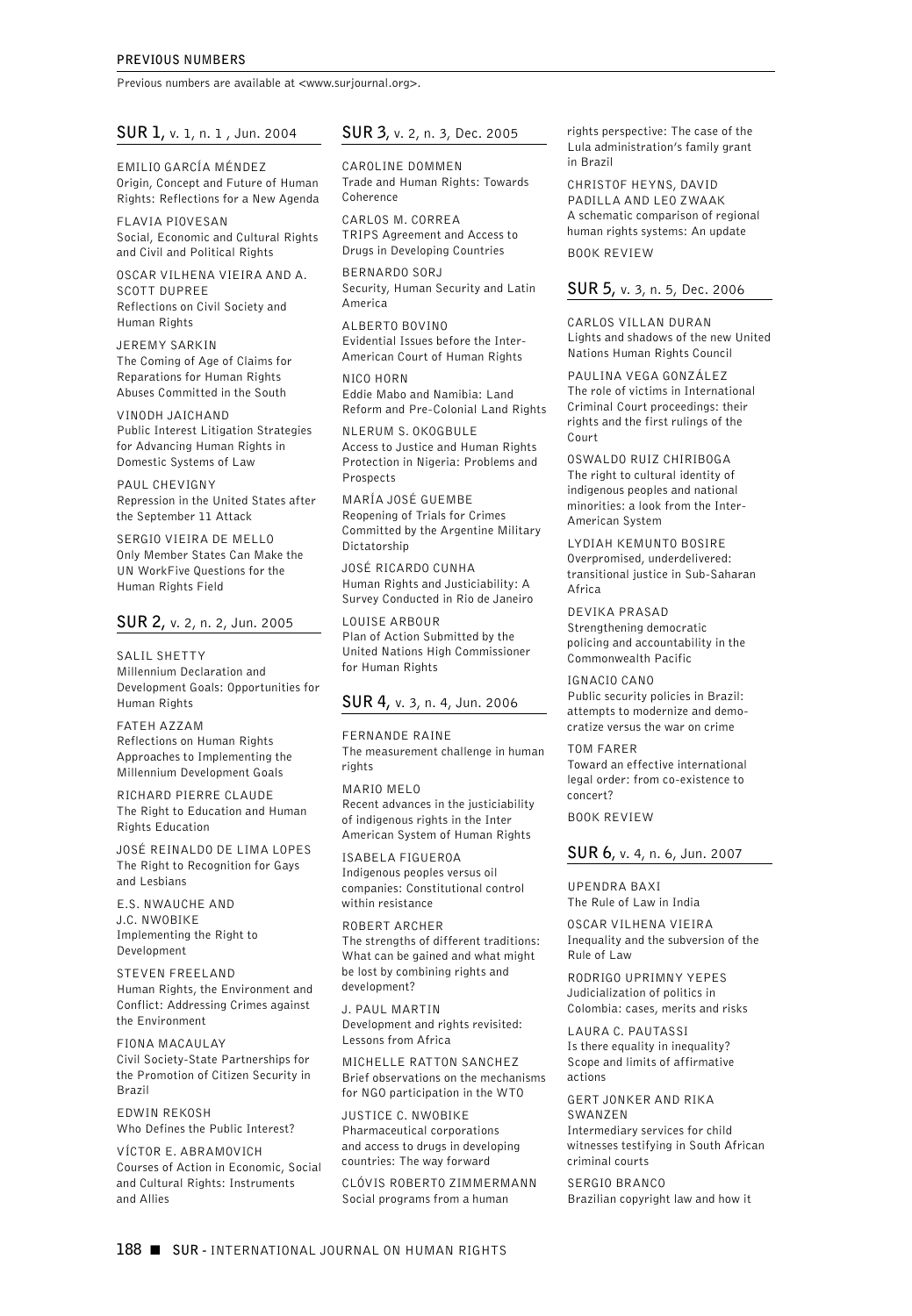# **PREVIOUS NUMBERS**

Previous numbers are available at <www.surjournal.org>.

restricts the efficiency of the human right to education

THOMAS W. POGGE Eradicating systemic poverty: brief for a Global Resources Dividend

#### **SUR 7,** v. 4, n. 7, Dec. 2007

LUCIA NADER The role of NGOs in the UN Human Rights Council

CECÍLIA MACDOWELL SANTOS Transnational legal activism and the State: reflections on cases against Brazil in the Inter-American Commission on Human Rights

#### **TRANSITIONAL JUSTICE**

TARA URS Imagining locally-motivated accountability for mass atrocities: voices from Cambodia

#### CECILY ROSE AND

FRANCIS M. SSEKANDI The pursuit of transitional justice and African traditional values: a clash of civilizations – The case of Uganda

RAMONA VIJEYARASA Facing Australia's history: truth and reconciliation for the stolen generations

ELIZABETH SALMÓN G. The long road in the fight against poverty and its promising encounter with human rights

INTERVIEW WITH JUAN MÉNDEZ By Glenda Mezarobba

#### **SUR 8,** v. 5, n. 8, Jun. 2008

MARTÍN ABREGÚ Human rights for all: from the struggle against authoritarianism to the construction of an all-inclusive democracy - A view from the Southern Cone and Andean region

AMITA DHANDA Constructing a new human rights lexicon: Convention on the Rights of Persons with Disabilities

LAURA DAVIS MATTAR Legal recognition of sexual rights – a comparative analysis with reproductive rights

JAMES L. CAVALLARO AND STEPHANIE ERIN BREWER The virtue of following: the role of Inter-American litigation in campaigns for social justice

#### **RIGHT TO HEALTH AND ACCESS TO MEDICAMENTS**

PAUL HUNT AND RAJAT KHOSLA The human right to medicines

THOMAS POGGE Medicines for the world: boosting innovation without obstructing free access

JORGE CONTESSE AND DOMINGO LOVERA PARMO

Access to medical treatment for people living with HIV/AIDS: success without victory in Chile

GABRIELA COSTA CHAVES, MARCELA FOGAÇA VIEIRA AND RENATA REIS

Access to medicines and intellectual property in Brazil: reflections and strategies of civil society

### **SUR 9,** v. 5, n. 9, Dec. 2008

BARBORA BUKOVSKÁ Perpetrating good: unintended consequences of international human rights advocacy

JEREMY SARKIN Prisons in Africa: an evaluation from a human rights perspective

REBECCA SAUNDERS Lost in translation: expressions of human suffering, the language of human rights, and the South African Truth and Reconciliation Commission

#### **SIXTY YEARS OF THE UNIVERSAL DECLARATION OF HUMAN RIGHTS**

PAULO SÉRGIO PINHEIRO Sixty years after the Universal Declaration: navigating the contradictions

FERNANDA DOZ COSTA Poverty and human rights from rhetoric to legal obligations: a critical account of conceptual frameworks

EITAN FELNER A new frontier in economic and social rights advocacy? Turning quantitative data into a tool for human rights accountability

KATHERINE SHORT From Commission to Council: has the United Nations succeeded in creating a credible human rights body?

ANTHONY ROMERO Interview with Anthony Romero, Executive Director of the American Civil Liberties Union (ACLU)

#### **SUR 10,** v. 6, n. 10, Jun. 2009

ANUJ BHUWANIA "Very wicked children": "Indian torture" and the Madras Torture Commission Report of 1855

DANIELA DE VITO, AISHA GILL AND DAMIEN SHORT Rape characterised as genocide

CHRISTIAN COURTIS

Notes on the implementation by Latin American courts of the ILO Convention 169 on indigenous peoples

BENYAM D. MEZMUR Intercountry adoption as a measure of last resort in Africa: Advancing the rights of a child rather than a right to a child

#### **HUMAN RIGHTS OF PEOPLE ON THE MOVE: MIGRANTS AND REFUGEES**

KATHARINE DERDERIAN AND LIESBETH SCHOCKAERT Responding to "mixed" migration flows: A humanitarian perspective

JUAN CARLOS MURILLO The legitimate security interests of the State and international refugee protection

MANUELA TRINDADE VIANA International cooperation and internal displacement in Colombia: Facing the challenges of the largest humanitarian crisis in South America

JOSEPH AMON AND KATHERINE TODRYS

Access to antiretroviral treatment for migrant populations in the Global South

PABLO CERIANI CERNADAS European migration control in the African territory: The omission of the extraterritorial character of human rights obligations

#### **SUR 11,** v. 6, n. 11, Dec. 2009

VÍCTOR ABRAMOVICH From Massive Violations to Structural Patterns: New Approaches and Classic Tensions in the Inter-American Human Rights System

VIVIANA BOHÓRQUEZ MONSALVE AND JAVIER AGUIRRE ROMÁN Tensions of Human Dignity: Conceptualization and Application to International Human Rights Law

DEBORA DINIZ, LÍVIA BARBOSA AND WEDERSON RUFINO DOS SANTOS Disability, Human Rights and Justice

JULIETA LEMAITRE RIPOLL Love in the Time of Cholera: LGBT Rights in Colombia

#### **ECONOMIC, SOCIAL AND CULTURAL RIGHTS**

MALCOLM LANGFORD Domestic Adjudication and Economic, Social and Cultural Rights: A Socio-Legal Review

ANN BLYBERG The Case of the Mislaid Allocation: Economic and Social Rights and Budget Work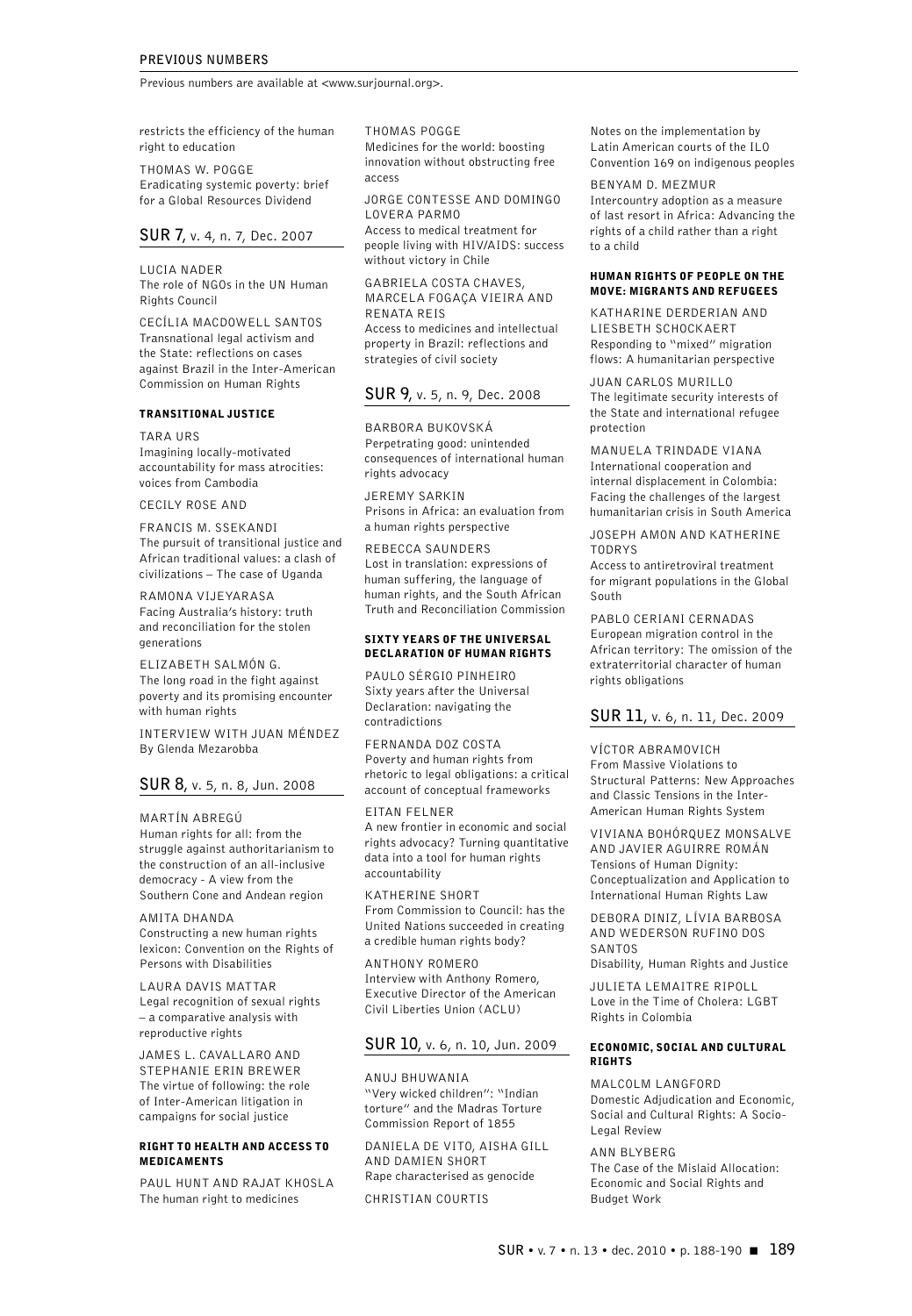# **PREVIOUS NUMBERS**

Previous numbers are available at <www.surjournal.org>.

#### ALDO CALIARI

Trade, Investment, Finance and Human Rights: Assessment and Strategy Paper

PATRICIA FEENEY Business and Human Rights: The Struggle for Accountability in the UN and the Future Direction of the Advocacy Agenda

#### **INTERNATIONAL HUMAN RIGHTS COLLOQUIUM**

Interview with Rindai Chipfunde-Vava, Director of the Zimbabwe Election Support Network (ZESN) Report on the IX International Human Rights Colloquium

#### **SUR 12,** v. 7, n. 10, Jun. 2010

SALIL SHETTY Foreword

FERNANDO BASCH ET AL. The Effectiveness of the Inter-American System of Human Rights

Protection: A Quantitative Approach to its Functioning and Compliance With its Decisions

#### RICHARD BOURNE

The Commonwealth of Nations: Intergovernmental and Nongovernmental Strategies for the Protection of Human Rights in a Post-colonial Association

#### **MILLENNIUM DEVELOPMENT GOALS**

AMNESTY INTERNATIONAL Combating Exclusion: Why Human Rights Are Essential for the MDGs

VICTORIA TAULI-CORPUZ Reflections on the Role of the United Nations Permanent Forum on Indigenous Issues in relation to the Millennium Development Goals

ALICIA ELY YAMIN Toward Transformative Accountability: Applying a Rightsbased Approach to Fulfill Maternal Health Obligations

SARAH ZAIDI

Millennium Development Goal 6 and the Right to Health: Conflictual or Complementary?

MARCOS A. ORELLANA Climate Change and the Millennium Development Goals: The Right to Development, International Cooperation and the Clean Development Mechanism

#### **CORPORATE ACCOUNTABILITY**

#### LINDIWE KNUTSON

Aliens, Apartheid and US Courts: Is the Right of Apartheid Victims to Claim Reparations from Multinational Corporations at last Recognized?

#### DAVID BILCHITZ

The Ruggie Framework: An Adequate Rubric for Corporate Human Rights Obligations?